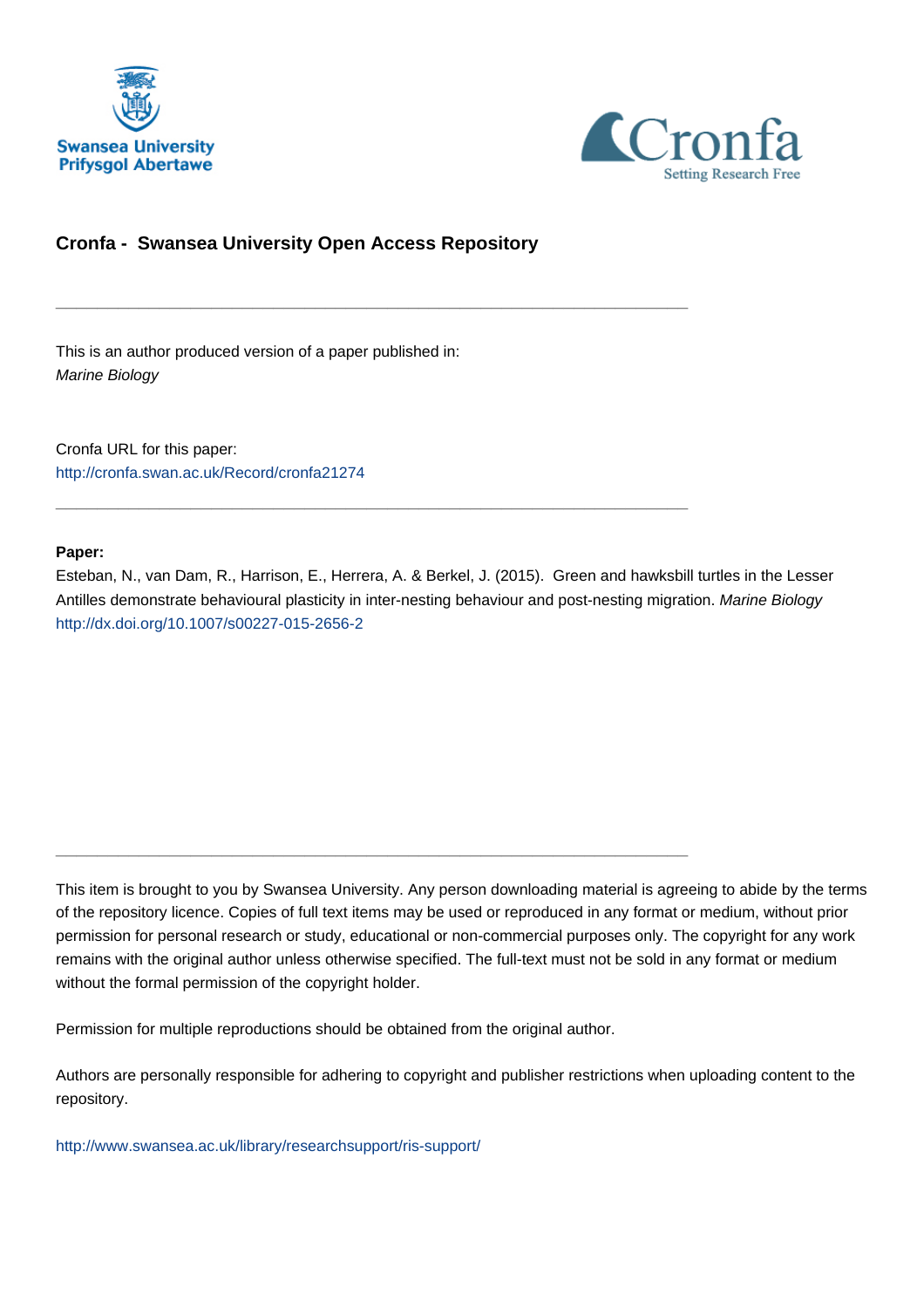- Green and hawksbill turtles in the Lesser Antilles demonstrate behavioural plasticity in inter-nesting
- behaviour and post-nesting migration

3 Nicole Esteban<sup>1\*</sup>, Robert P. van Dam<sup>2</sup>, Emma Harrison<sup>3</sup>, Arturo Herrera<sup>4</sup>, Jessica Berkel<sup>5</sup>

*Manuscript version accepted by Marine Biology on 23 March 2015*

5 <sup>1</sup> Department of Biosciences, Swansea University, Singleton Park, Swansea SA2 8PP, UK

² Chelonia Inc, PO Box 9020708, San Juan, PR 00902, Puerto Rico

³ Sea Turtle Conservancy, Apartado Postal 246-2050, San Pedro, Costa Rica

 Centre for Ecology and Conservation, College of Life & Environmental Sciences, University of

Exeter, Cornwall Campus, Penryn TR10 9EZ, UK

<sup>5</sup>Statia National Marine Park, STENAPA, Gallows Bay, St Eustatius, Dutch Caribbean

 \*Corresponding Author: Nicole Esteban, Department of Biosciences, Swansea University, Singleton Park, Swansea SA2 8PP, UK. E-mail: n.esteban@swansea.ac.uk. Tel: +44 1792 513005. Fax: +44 1792 295452.

## **Abstract**

 Satellite transmitters were deployed on three green turtles, *Chelonia mydas*, and two hawksbill turtles, *Eretmochelys imbricata*, nesting in the Lesser Antilles islands, Caribbean, between 2005-2007 to obtain preliminary information about the inter-nesting, migratory and foraging habitats in the region. Despite the extremely small dataset, both year-round residents and migrants were identified; specifically (1) two green turtles used local shallow coastal sites within 50 km of the nesting beach during all of their inter-nesting periods and then settled at these sites on completion of their breeding seasons, (2) one hawksbill turtle travelled 200 km westward before reversing direction and settling within 50 km of the original nesting beach and (3) one green and one hawksbill turtle initially nested at 24 the proximate site, before permanently relocating to an alternative nesting site over 190 km distant. A lack of nesting beach fidelity was supported by flipper tag datasets for the region. Tagging datasets from 2002-2012 supported that some green and hawksbill individuals exhibit low fidelity to nesting 27 beaches, whereas other females exhibited a high degree of fidelity (26 turtles tagged, 40.0km) maximum distance recorded from original nesting beach). Individual turtles nesting on St Eustatius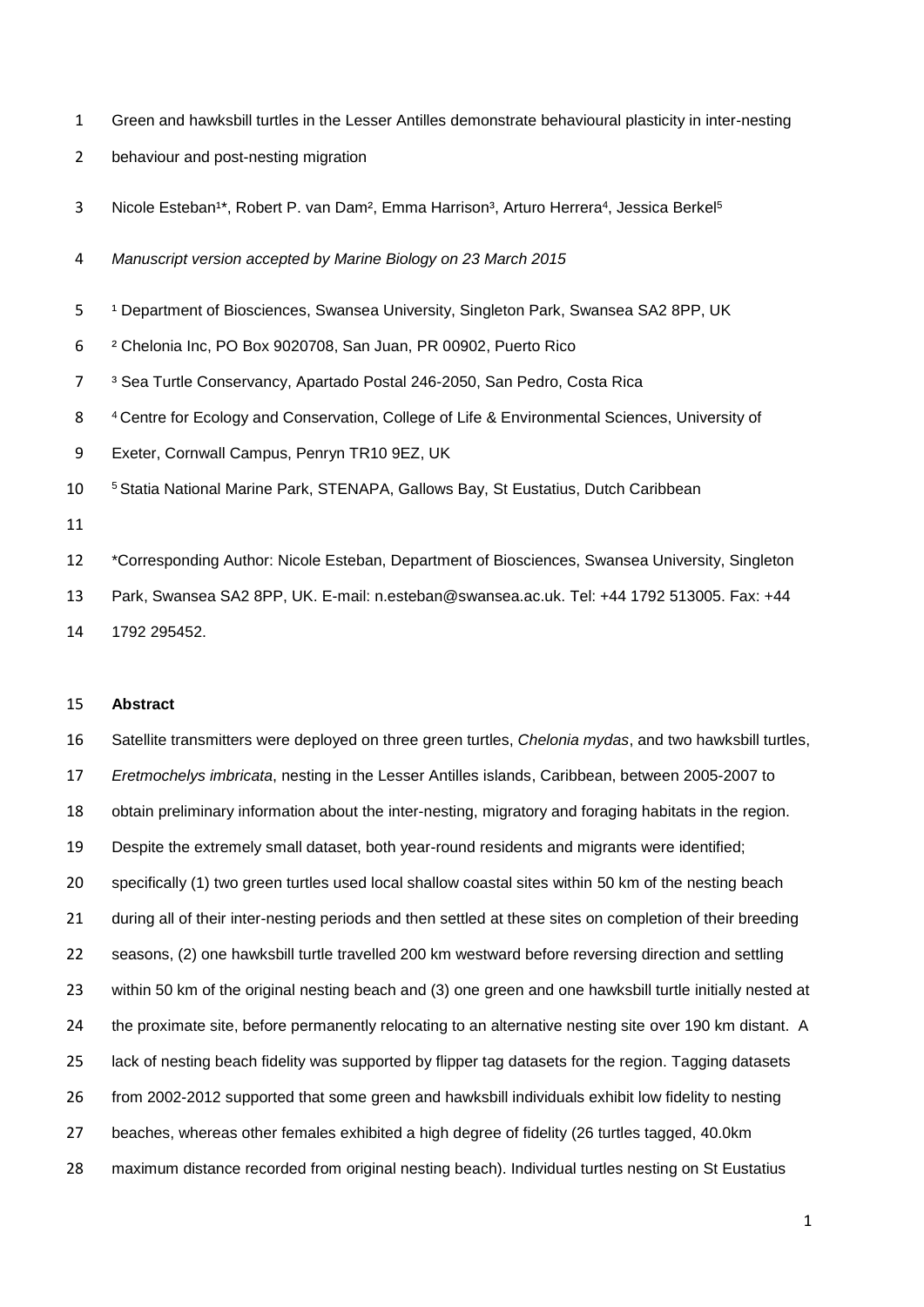and St Maarten appear to exhibit behavioural plasticity in their inter-nesting behaviour and post- nesting migration routes in the Eastern Caribbean. The tracking and tagging data combined indicate that some of the green and hawksbill females that nest in the Lesser Antilles Islands are year-round residents, while others may nest and forage at alternative sites. Thus, continued year-round protection of these islands and implementation of protection programmes in nearby islands could contribute towards safeguarding the green and hawksbill populations of the region.

#### **Introduction**

 Top pelagic predators such as tuna, sharks, sea turtles and cetaceans are widely dispersed across expansive ranges and therefore documenting behaviour in the open ocean presents considerable difficulties (Block 2005). The consequent incomplete baseline data on population status, spatial patterns and habitat use and the need for international coordination of conservation actions are amongst the challenges faced in promoting the protection and recovery of endangered, migratory marine species (Piniak and Eckert 2011). Satellite tracking technology allows remote tracking of migratory movements of these top pelagic predators and there is now a sizeable literature documenting advances in biotelemetry of various animal species with extensive ranges, with results enabling informed management decisions by fisheries and Marine Protected Area (MPA) managers worldwide (Hays et al. 2014a; Nielsen et al. 2009). Furthermore, biotelemetry has been increasingly used to improve our knowledge of spatial use and migratory pathways between breeding and foraging sites (e.g. Pendoley et al. 2014; Schofield et al. 2013).

 In recent decades, satellite tracking technology has been proven the most suitable method for tracking the open-sea migratory journey of sea turtles (Papi et al. 2000) and has been fundamental in verifying inter-nesting patterns and migration routes of turtle populations from nesting beaches to foraging grounds (Broderick et al. 2007; Georges et al. 2007; Hawkes et al. 2011, Hays et al. 2014b). The high cost of satellite technology and lack of funding for tracking units has led to small sample sizes (e.g. Cuevas et al. 2008, Horrocks et al. 2008) and, by 2007, over 130 studies published whilst at least 200 studies have not yet been published in the peer-reviewed literature (Godley et al. 2007). However, various studies have demonstrated that it is possible to enhance small sample sizes from satellite tracking by integration of different technologies (i.e. stranding, capture-recapture, genetics, stable isotopes, modelling): by using datasets available from long term flipper tag programmes (e.g.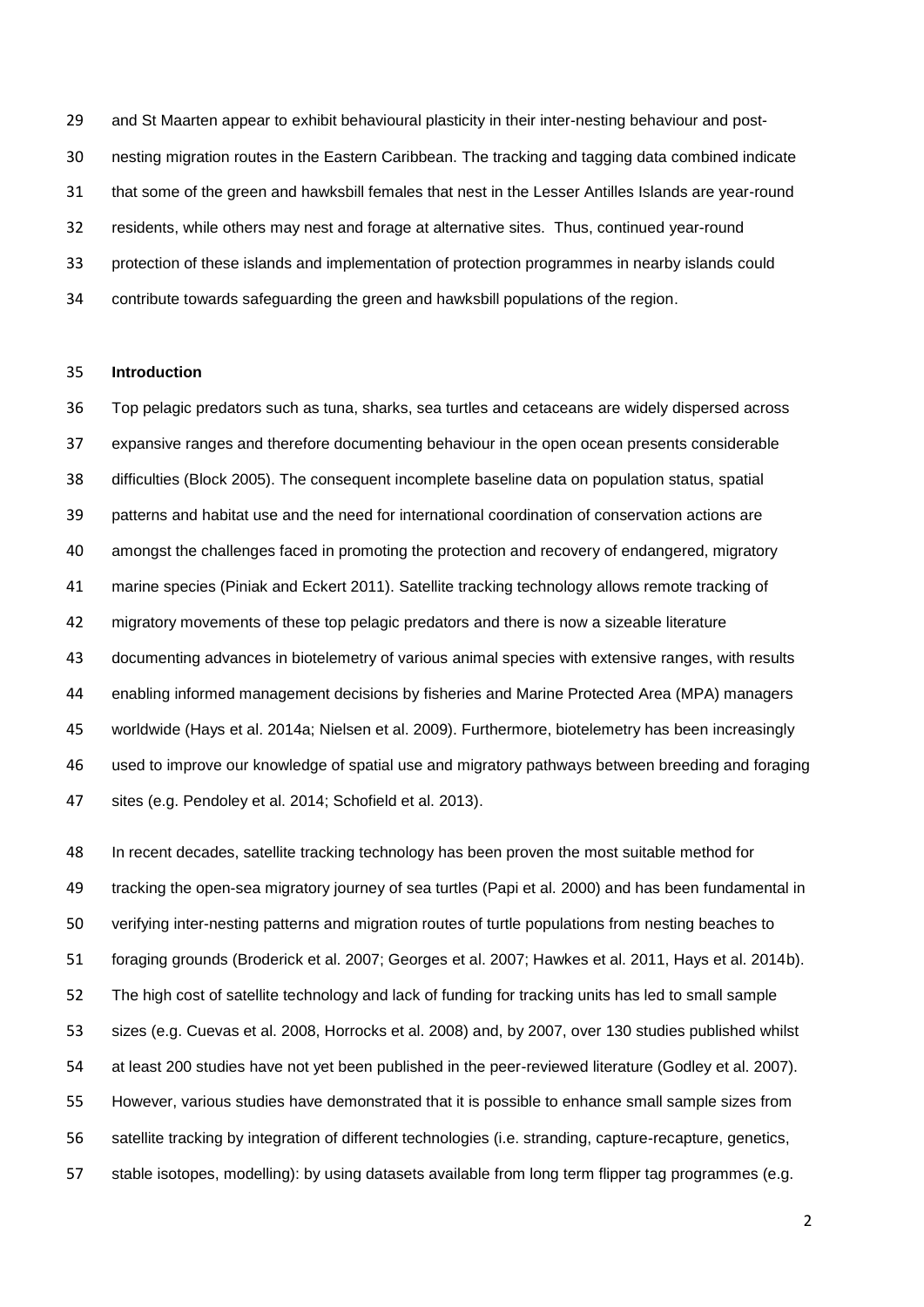Troëng et al. 2005) or integrating satellite telemetry with remotely sensed ocean data (Seminoff et al. 2008). For instance, a recent study demonstrated that satellite tracking of 75 turtles produced similar information about migratory distributions to tag-returns published for the Mediterranean (Schofield et al. 2013).

 Nesting site fidelity, ie. the propensity of individual adult female turtles to make repeated nesting emergences within a restricted geographic range, has been widely documented in the literature, and an early example found high nesting site fidelity amongst green turtles, *Chelonia mydas*, in Ascension Island (Mortimer and Portier 1989). Information on fidelity during inter-nesting movements has long been derived from tag-recapture studies (e.g. Limpus et al. 1992). More recently, satellite telemetry studies confirmed nesting site fidelity by green turtles, *Chelonia mydas* (Broderick et al. 2007, Whiting et al. 2008), hawksbill turtles, *Eretmochelys imbricata* (Parker et al. 2009; Walcott et al. 2012), leatherback turtles, *Dermochelys coriacea* (Byrne et al. 2009, Eckert et al. 2006) and loggerhead turtles, *Caretta caretta* (Broderick et al. 2007; Marcovaldi et al. 2010; Tucker 2010).

 The current study focussed on two turtle species that both nest, and are year-round resident, on St Eustatius and St Maarten in the Dutch Caribbean Lesser Antilles (Debrot et al. 2005): the endangered green turtle (as assessed by Seminoff 2004) and critically endangered hawksbill turtle (as assessed by Mortimer and Donnelly 2008), with nesting by the latter species considered rare on these islands (Meylan 1999). On St Eustatius, flipper tagging of green and hawksbill turtles was conducted from 2002 during the main nesting season from early-July to late-September. No flipper tagging took place on St Maarten during the same period. Recapture of tagged individuals in this region has provided limited information on the turtles' migratory abilities, restricted to the date and location of the original tagging event and any subsequent recapture. Satellite telemetry allows us to address the question of inter-nesting area use and nesting site fidelity in more detail.

81 The aim of our study was to assess inter-nesting area use and nesting site fidelity in the Lesser 82 Antilles. Based on our satellite tracking data for three green and two hawksbill turtles nesting on St Eustatius and St Maarten, combined with the flipper tagging dataset, we suggest strategies for (1) inter-nesting area use, (2) fidelity to nesting beaches and (3) migration strategies by adult female 85 green and hawksbill turtles in the Lesser Antilles.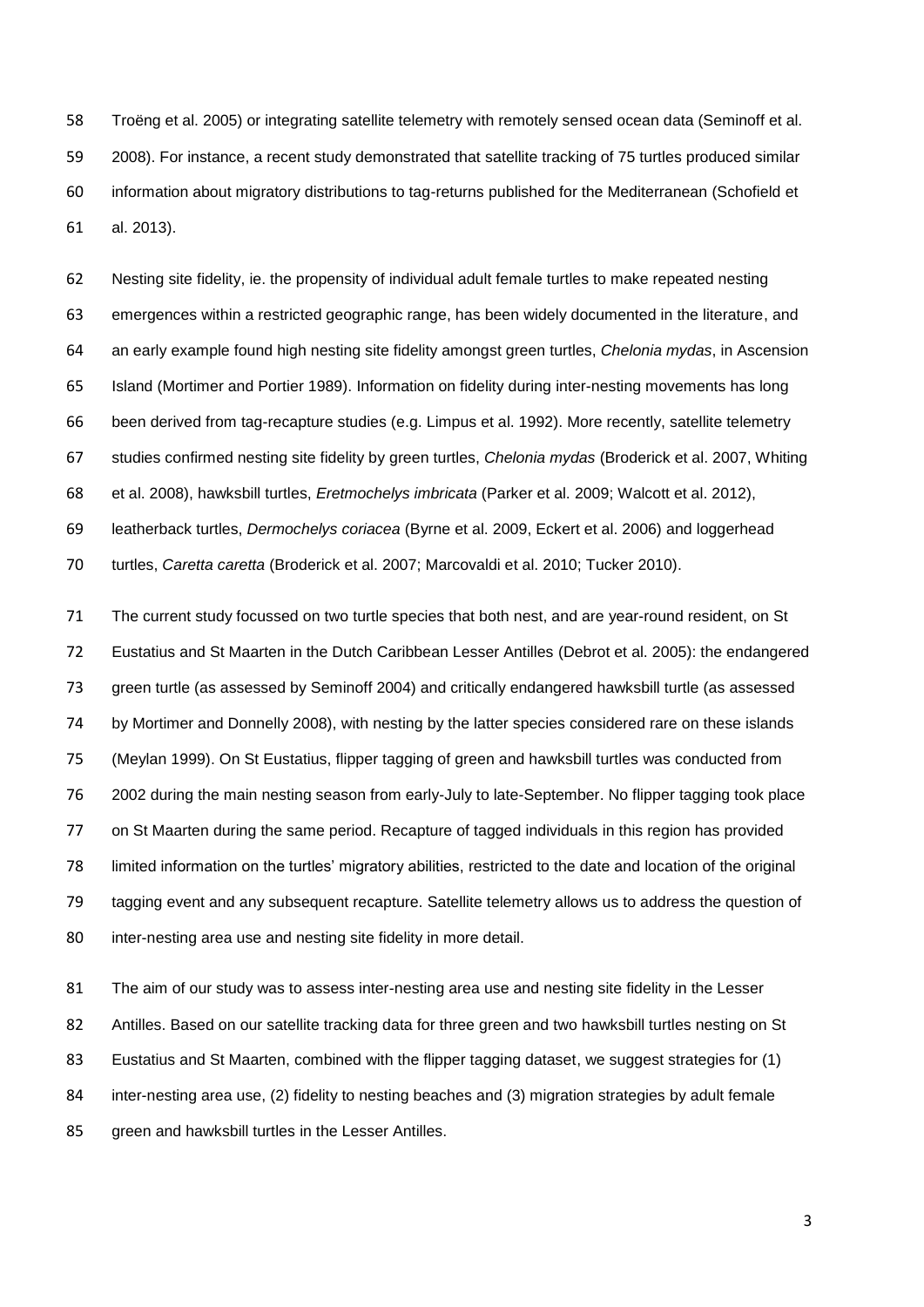#### **Methods**

Study area and target species

88 The islands of St Eustatius (17.48°N, 62.97°W) and St Maarten (18.07°N, 63.05°W) are part of the Dutch Caribbean, which also includes the islands of Aruba, Bonaire, Curaçao and Saba. The islands are located in the Lesser Antilles in the North-eastern Caribbean (Figure 1), with land areas of just 21 km² and 52 km², respectively. Leatherback, green and hawksbill turtles nest on both islands. The study animals were female green and hawksbill turtles that emerged to nest in St Eustatius and in St Maarten.

 The present study was conducted primarily in St Eustatius where a monitoring programme of nesting turtles by Statia National Marine Park has been in operation since 2002. Year-round, early morning surveys (0600-0800 hr) of the index beach took place according to a standard internationally recognised protocol for nesting beaches (Eckert et al. 1999). Any indication of turtle activity (i.e. tracks, sand disturbed in a way that is characteristic of nesting) was documented and the presence of eggs confirmed through careful digging by hand. Nightly beach patrols were conducted on Zeelandia Beach (1.0 km) and, when tidal conditions permitted, Turtle Beach (0.6 km). Hourly patrols were conducted by a minimum of two people between 2100-0400 hr. The primary objective of the beach patrols was to encounter as many nesting turtles as possible; to tag them with flipper tags, collect 103 standard carapace measurements (curved carapace length notch to tip  $(CCL_{n-t})$  and curved carapace width (CCW), mark the location of the nest for inclusion in a nest survivorship and hatching success study and relocate any nests laid in designated erosion zones. Tagging protocols detailed in Eckert and Beggs (2006) were used: all turtles were initially checked for tags and, if present, the numbers were recorded, as was the date, time and location. If no tags were present, the turtle was tagged with Inconel #681 metal flipper tags (http://www.nationalband.com). Tags were applied adjacent to the first large scale on the proximal part of the front flipper, where the swimming stroke will cause minimal tag movement (Balazs 1999). Tags were attached while the turtle was covering its nest immediately after laying eggs; so that the turtle was not disturbed prior to laying. Two metal tags were attached to each turtle; this was to ensure that even if one tag was lost the individual could still be recognised. Details 113 of number, date, time and location of application of the tags were then recorded during patrols.

Satellite tag deployment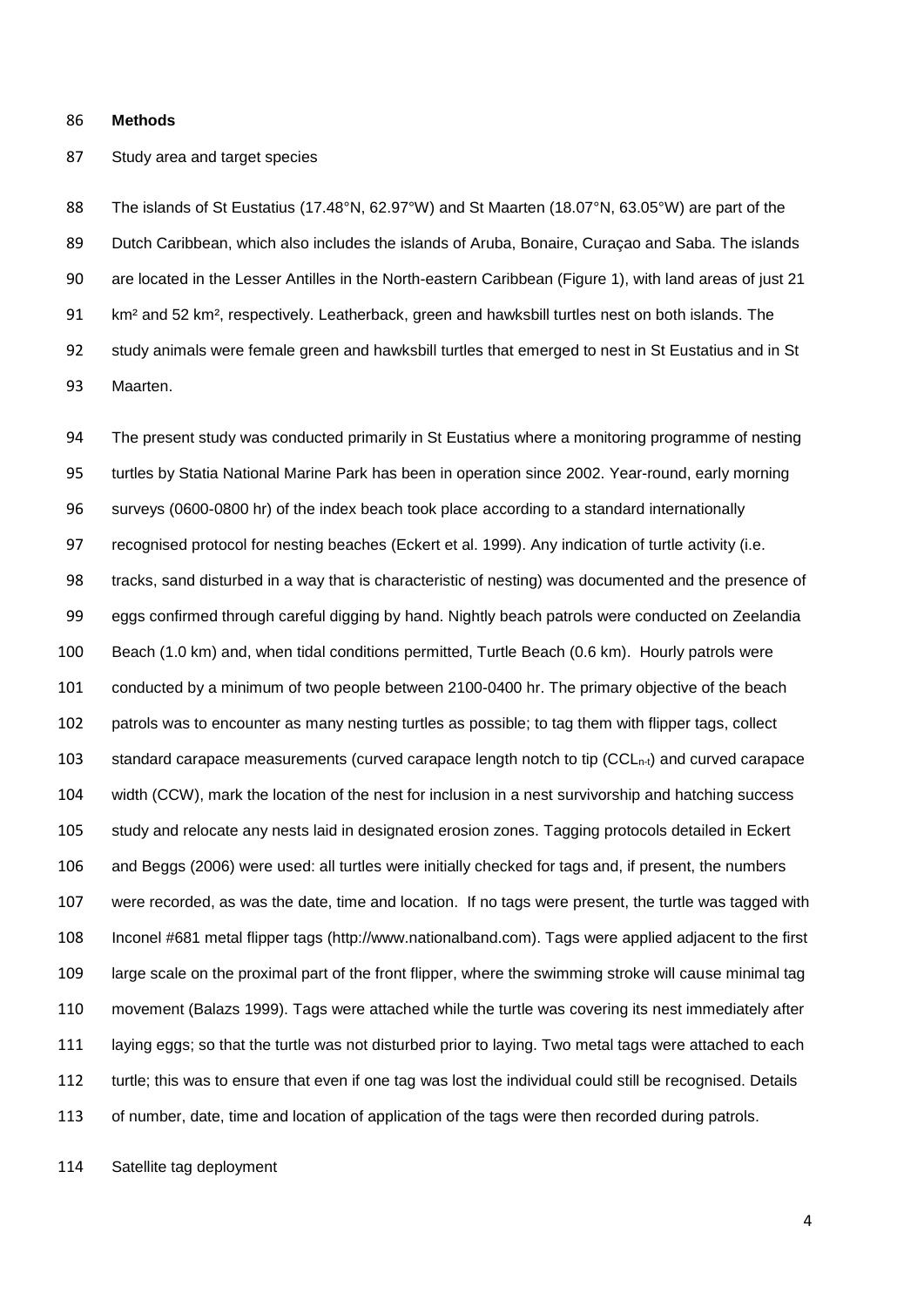Nest monitoring results show that green and hawksbill turtles nest at St Eustatius during the months of April to November with a seasonal peak in nesting in September (STENAPA unpubl data). Satellite 117 transmitters were deployed towards the end of the seasonal peak to increase the probability of encountering females at the end of their nesting season, and thus being able to track complete post- nesting migrations. Immediately after egg laying (or attempted egg laying) and once turtles were returning to the water, they were intercepted on the nesting beach and detained in a plywood box for transmitter attachment. Prior to attachment of the transmitter, the turtle carapace was thoroughly cleaned, which included removal of interfering external commensals such as barnacles. Transmitters of model ST-20 A-1010 (size, 12 x 6 x 3 cm; weight in air 280 g) (Telonics Inc, http://www.telonics.com) were applied to the highest point on the carapace using the silicone elastomer and fibreglass method of Balazs et al. (1996), modified by reinforcing the antenna base with a roll of fibreglass cloth placed on top of the transmitter immediately anterior to the antenna, as well as by placing hydrodynamically shaped filler material along the frontal area of the transmitter to streamline the package. Turtles were held for 1 to 2 h after attaching the transmitters to allow adhesives to set, then released at the location of capture.

 Between September 2005 and September 2007, four female turtles (three green and one hawksbill) were fitted with satellite transmitters on Zeelandia Beach, St Eustatius. Additionally, one hawksbill was intercepted and equipped with a satellite transmitter on Guana Bay Beach, St Maarten. The attachment of all devices was conducted with permission from the Statia National Marine Park and St Maarten Marine Park.

Data analysis

 The transmission durations from the two turtles tracked in 2005 lasted for much less time than expected according to the specifications of the transmitters (55 d and 69 d, pre-processed data) and remaining transmitters deployed in 2006 and 2007 were reprogrammed to improve the battery longevity and hence increase the amount of time that the transmitters would be able to send signals. Transmission durations from the three turtles tracked in 2006 and 2007 increased as a result of the re-programming (261 d, 146 d, 142 d, pre-processed data).

 After attachment of satellite transmitters, locations were received from Service Argos and the online Satellite Tracking and Analysis Tool (STAT) (Coyne and Godley 2005) was used for managing the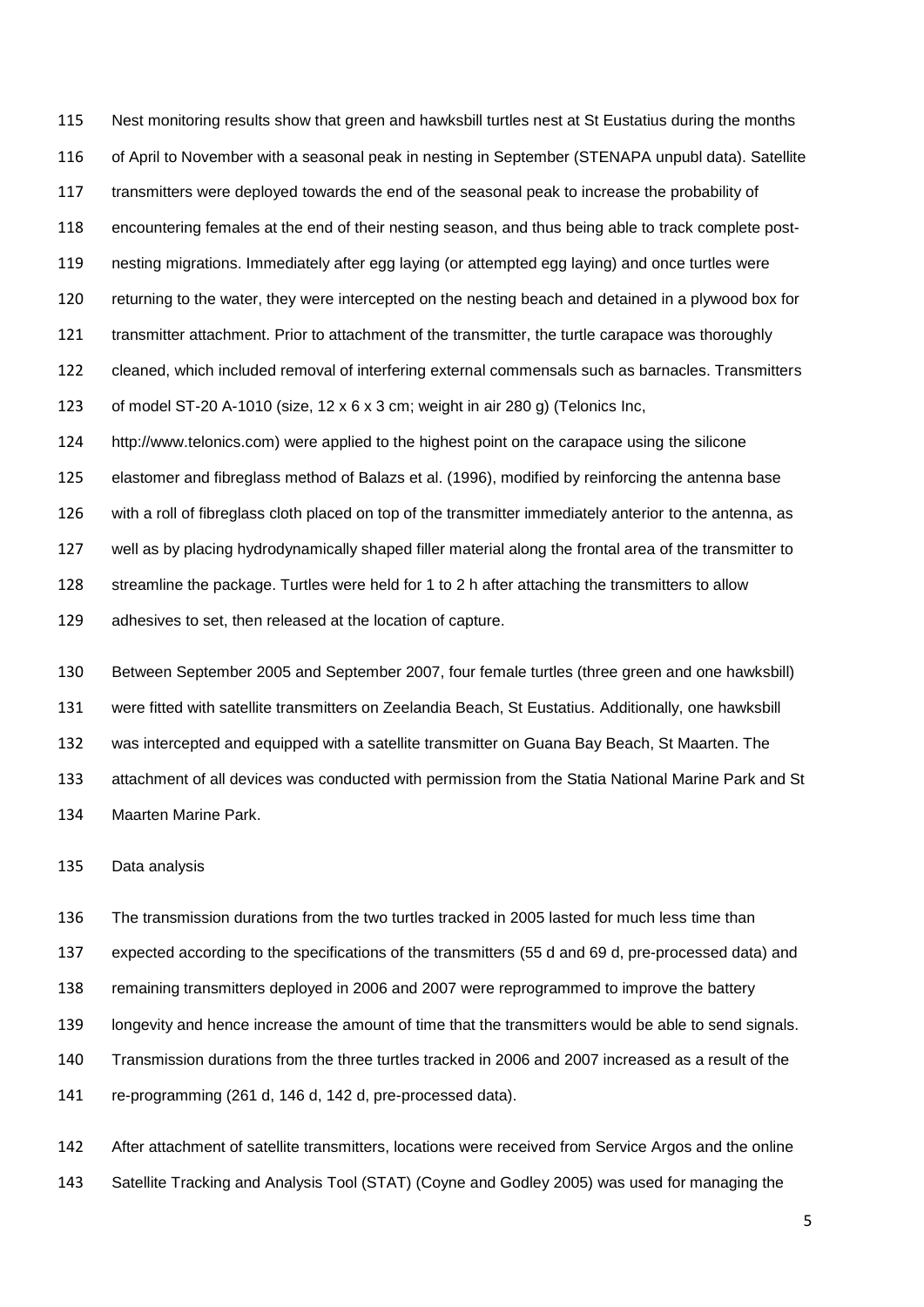data. One copy of locations that had been uploaded twice was subsequently removed (Turtle B, *n* = 8). Studies by Argos (2013) and Hays et al. (2001) have shown that Argos location classes (LC) 3, 2, 1 and A are the most reliable, thus data in LC 0 and B (*n* = 1608) were removed prior to the plotting of tracks. Locations (*n* = 134) were filtered to exclude biologically unreasonable results for travel speed (>5kmh-1 (Luschi et al. 1998, 2001; Seminoff et al. 2008)). Data were further filtered (*n* = 533) to 149 select the best location received on that day (defined as highest quality location class received that day; where two or more high-quality locations were received, we only used the first received that day). Filtering of the Argos-transmitted data resulted in the removal of 2283 locations in total (from *n* = 2479). A small number of locations (*n* = 14) were removed because they were visibly erroneous i.e. they were on land. As the turtles were not travelling in straight lines on post-nesting migrations, but rather were expected to be moving in complex ways in coastal waters, we did not use a turning angle filter.

 For each turtle, total distance covered was computed by adding the distances between successive valid fixes. The straightness index was calculated as the ratio between the beeline distance from nesting beach to the last fix of a turtle's route and the total length of the route (Batschelet 1981). Evidence for subsequent nesting events on a different beach that was not patrolled was implied by locations close to potential nesting beaches corresponding with the expected inter-nesting interval for the species (12-16 d) (Hays et al. 2002).

 Along with direct observation, when turtles were encountered nesting by a patrol in some cases, we used tracking data to infer whether turtles re-nested after satellite transmitter attachment and further categorise tracks as either inter-nesting or post-nesting tracks. Foraging sites were identified by visual assessment of mapped data and by individuals slowing down and remaining in fixed areas for extended periods of time of at least 3 weeks or until transmissions ceased (21-217 d).

#### **Results**

 During patrols conducted between 2002 and 2012, 23 green turtles and three hawksbill turtles were flipper tagged when encountered while nesting on the index beach of Zeelandia Beach, St Eustatius. There were turtles nesting during this period that were not tagged due to logistical reasons. Reports from the morning track surveys for this 11 year period record the number of nests (probable and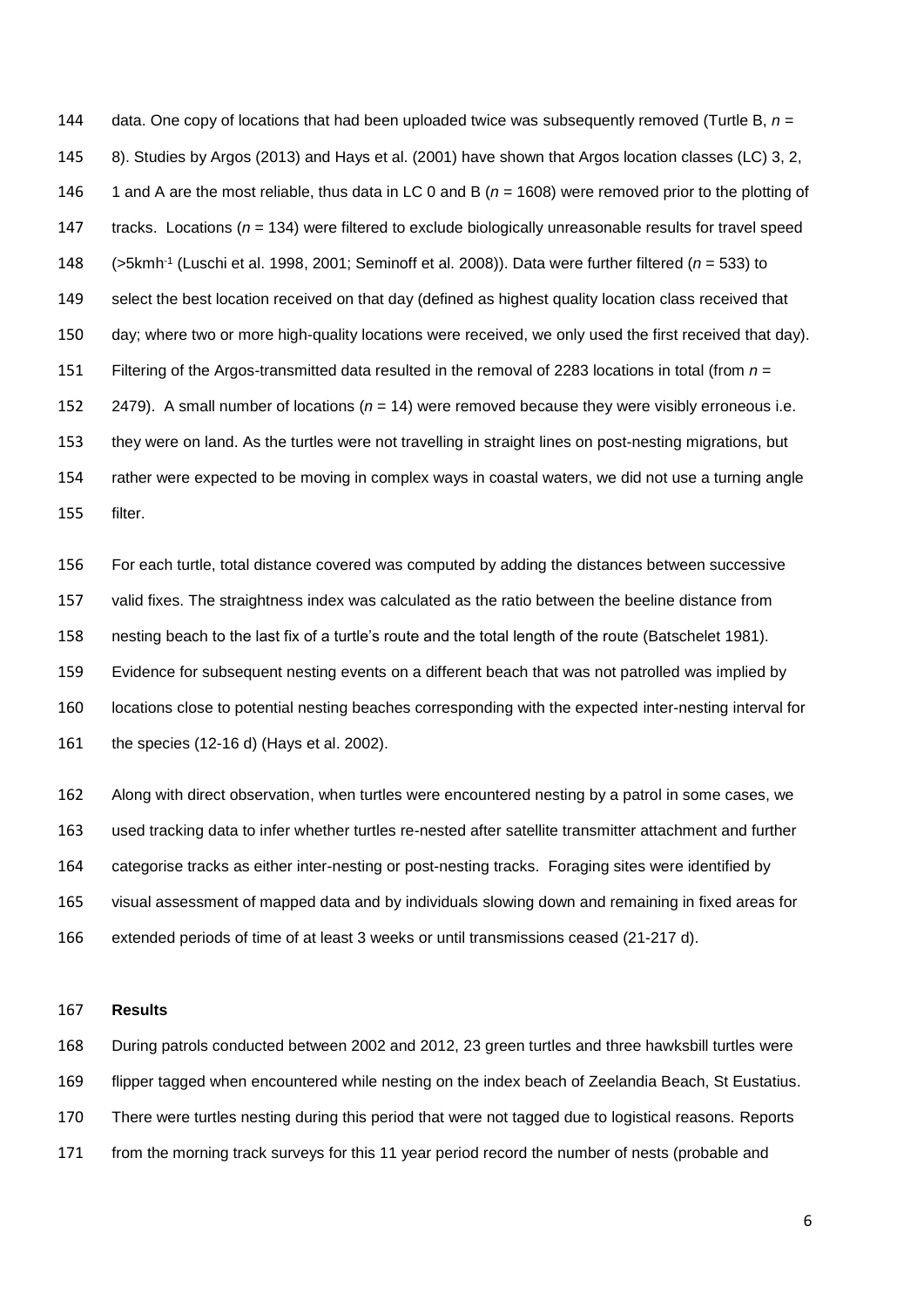confirmed) as 255 (greens) and 104 (hawksbills) out of a total of 468 green- and 152 hawksbill nesting activities (JB, EH, AH, NE, STENAPA unpubl data). It is difficult to calculate an Estimated Clutch Frequency (ECF) and rookery population based on these low numbers of tagged turtles. Using calculated ECF from other Caribbean rookeries (greens = 3.0 in Florida (Johnson and Ehrhart 1996); hawksbills = 4.1 in Barbados (Beggs et al. 2007)), these results suggest a rookery population of 8 green turtles and two hawksbill turtles. This rookery size estimate is based on the assumption that nest counts are accurate as it is logistically challenging to dig up and verify that eggs have been laid for each track recorded as a nest. Hence, this crucial assumption has not been tested. These data are partially supported by a published record for turtles nesting in the Dutch Caribbean for the years 2002-4 (Debrot et al. 2005) and it was estimated that the number of flipper tagged turtles during 2002- 2012 represented 26% and 14% of the green and hawksbill rookery populations respectively (STENAPA unpub data).

 The five tracked turtles travelled from the nesting areas of St Eustatius and St Maarten to residence sites between 16 and 607 km straight-line distance away within three broad geographical areas in the Eastern and Central Caribbean (Figures 2 and 3). Tracking durations ranged from 31 to 237 d (mean ± SD = 120 ± 85 d, *n* = 5). A minimum duration of three weeks of tracking was considered sufficient to confirm that a turtle was resident and remaining in a fixed area. The mean number of Argos-relayed 189 locations from these turtles was  $0.40 d<sup>-1</sup>$  (SD  $\pm 0.19$ , range 0.09-0.61,  $n = 5$ ). The size (CCL<sub>n-t</sub>) of the five study animals was 113.5 cm, 112.0 cm, 106.0 cm (greens) and 85.5 cm, 82.0 cm (hawksbills).

#### **Inter-nesting behaviour**

#### *Green turtles*

 Two turtles were observed nesting prior to satellite tag attachment (Turtle A on four occasions, Turtle C on one occasion). Subsequent to release, Turtle A was observed nesting on Zeelandia Beach 11 d after the previous observed nesting event. After attachment of the satellite transmitter, Turtle C remained in foraging grounds close to the coast of St Eustatius and headed to shallow waters of St Kitts (straight line distance 21.8 km). Positions close to a sandy beach indicated that it might nest but then showed a return to the primary nesting beach on St Eustatius and Turtle C was again observed returning to the sea from a false crawl, 11 d after nesting on Zeelandia (Table 2).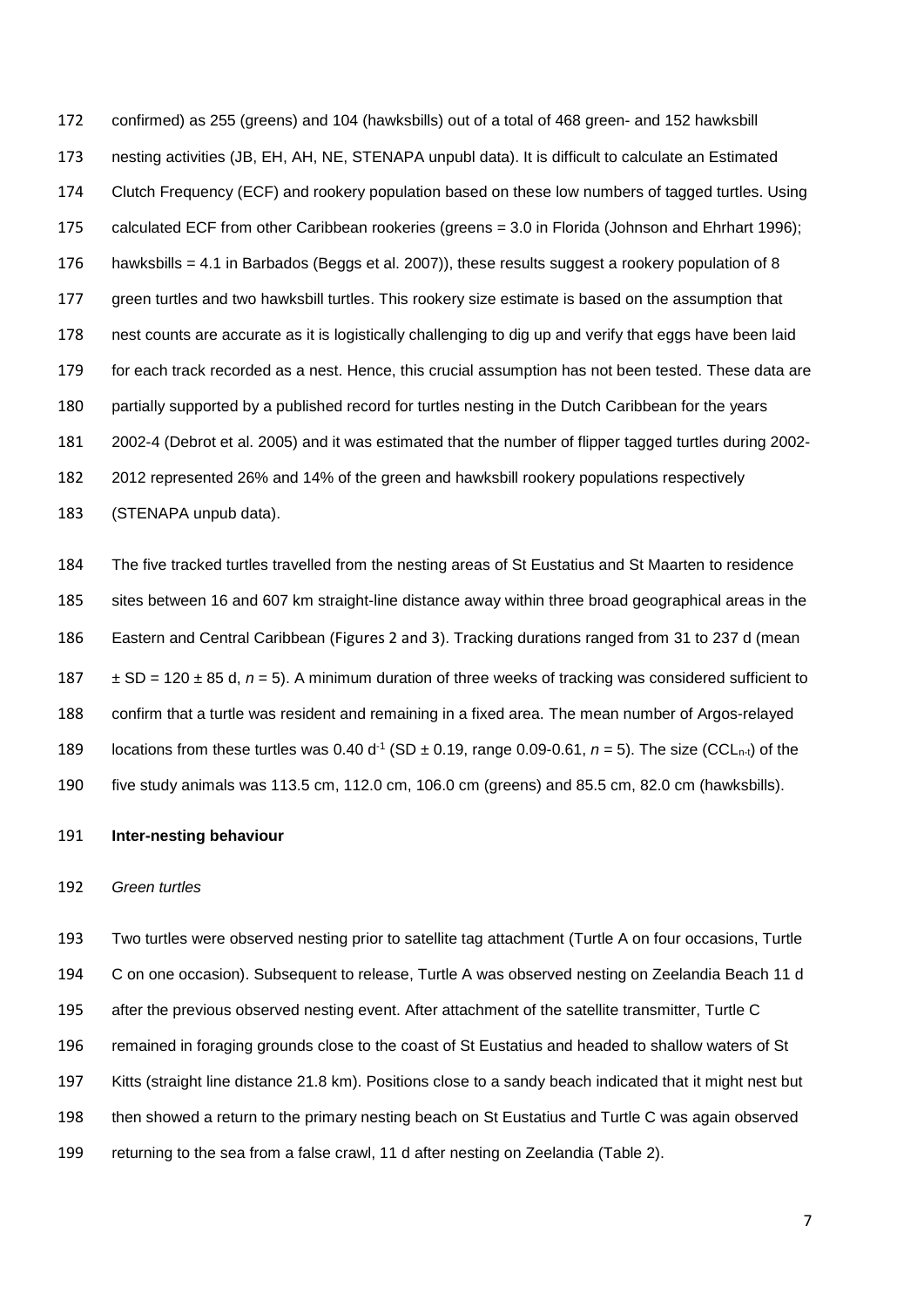Prior to satellite transmitter attachment, one of the green turtles (E) had attempted to nest but was unsuccessful; and was intercepted on the way back to the sea. Turtle E then remained offshore around St Eustatius and satellite transmissions indicate a probable nesting event three nights later on Zeelandia Beach. Table 2 shows an observed inter-nesting interval (INI) of 11-12 d (Turtles A, C) for green turtles. Tag sighting records from 2002-2012 (JB, EH, AH, NE, STENAPA unpubl data) confirm 205 that the green turtle individuals in the study exhibited typical INI for females of this species nesting on St Eustatius, varying from 9-13 d, supporting results from the satellite tracking (Turtles A, C). For example, the INI recorded for five clutches laid by Turtles A and E immediately prior to satellite tag attachment was INI = 11 and INI = 10-13, respectively. Tag sighting records from, St Kitts confirmed a green turtle tagged on St Eustatius nesting on North Friar's Bay beach, 40.0 km to the southeast (Stewart pers comm).

#### *Hawksbill turtles*

 No inter-nesting behaviour was observed for Turtle B. Satellite tracking data from Turtle D indicate two probable nesting activities (Table 2). After satellite transmitter attachment, Turtle D immediately left St Eustatius, swimming north to St Barthélemy (straight line distance from release site of 48.7 km) and on to Scrub Island, North East of Anguilla (straight line distance from release site of 89.1 km) where Turtle D remained for several days, probably nested and then moved westwards towards deeper waters, changing southwards to St Croix, USVI, the site of another probable nest, a straight line distance of 203.2 km from the release site. Table 2 shows an inferred 16-17 d INI for this individual (Turtle D).

## **Migration and residence**

#### *Green turtles*

 Westward migration was shown by one turtle (E, Figure 2). Turtle E nested in St Eustatius in 2002, 2005, 2007, 2010 and 2012 indicative of a remigrant with regular migration patterns of 2-3 years. Immediately after the probable nesting event three days after satellite transmitter attachment took place, Turtle E headed north-westerly through the British Virgin Islands (BVI) (straight line distance of 203.1 km), past Puerto Rico (straight line distance of 355.7 km) to settle off El Macao, Dominican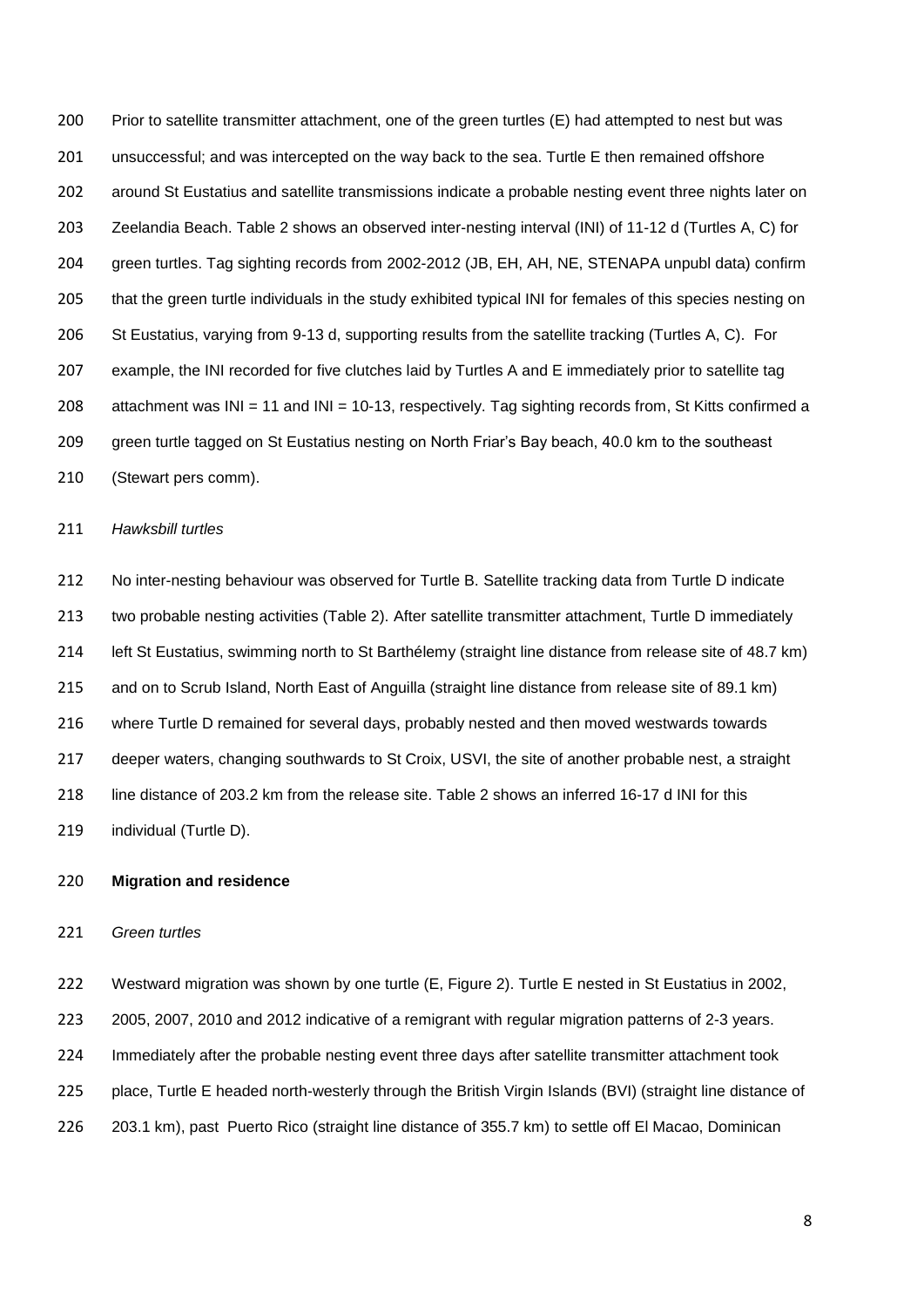Republic (606 km straight line distance in two weeks) . Transmissions ceased 116 d after arriving in foraging grounds.

229 No migration was shown by two turtles (A and C, Figure 3). Turtle A nested five confirmed times during the season and was then expected to migrate. All subsequent transmissions (42 d) showed her remaining within 5 km of the release site. Track surveys on St Eustatius showed that the last green 232 turtle track of the season was 1 October 2005 and so it can be considered that Turtle A remained in foraging grounds around St Eustatius as uplinks record Turtle A was still in the offshore area >1 month after the 2005 nesting season had finished (last transmission was 2 November 2005). After attempted nesting on St Eustatius on 29 September 2006, Turtle C travelled around St Kitts to reach the shallow channel between St Kitts and Nevis, remaining until transmissions ceased after 237 d (straight line distance 47.3 km and total distance tracked 1061.7 km).

## *Hawksbill turtles*

 Both hawksbill turtles immediately departed from the nesting beach (B and D, Figure 2). Turtle B began a westward post-nesting migration from St Maarten and there was no evidence of subsequent nesting based on the tracking uplink data. This individual headed north-west toward Anegada (straight line distance of 155.1 km) swimming up to 60 km per day and then shifted her course abruptly to head to the south towards the Virgin Islands, travelling 289 km before reaching a foraging area close to Flanagan Island, BVI, 191 km straight-line distance from the release site, taking 10 d to reach the destination. Turtle B remained in the area until transmissions ceased after 57 d.

 A circular pattern was shown by Turtle D and after the probable nesting activities on Scrub Island, Anguilla and St Croix, USVI, this individual completely changed direction and swam eastwards to return to Anguilla and St Maarten, settling in waters 20-35 m deep west of an uninhabited cay between St Barthélemy and St Maarten. This circular migration route of 880.6 km resulted in a final foraging site only 49.5 km straight line distance from the release site. Transmissions ended 104 d after arrival at the foraging location.

## **Discussion**

 The overriding conclusion of the current study is that individuals nesting on St Eustatius and St Maarten exhibit behavioural plasticity in their inter-nesting behaviour and post-nesting migration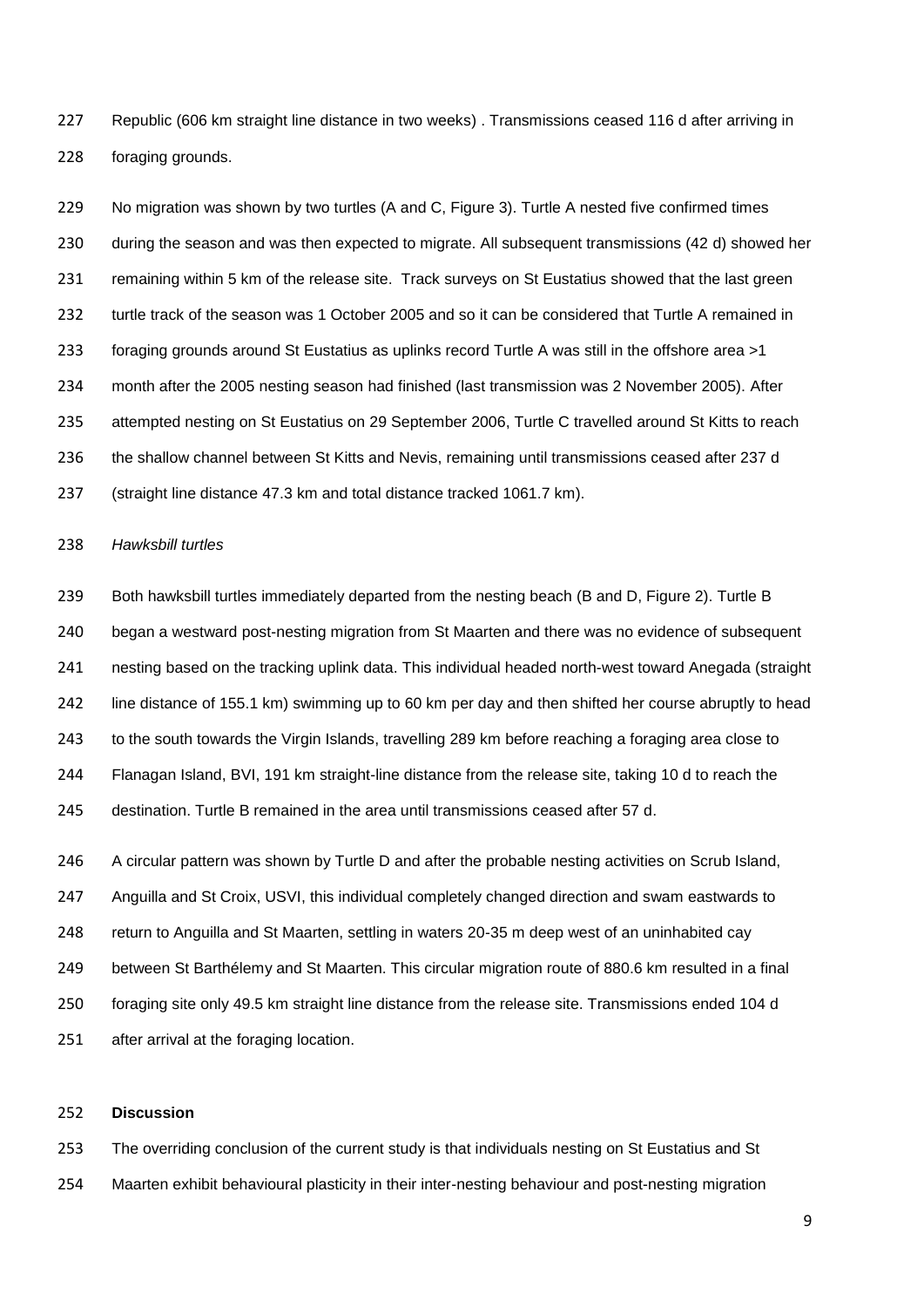routes in the Eastern Caribbean. All turtles tracked during this three year study exhibited nesting behaviour patterns (INI, number of nests) similar to those previously reported for these two species in the Caribbean region; however some unusual post-nesting migration behaviour was observed and our 258 data are not consistent with the generally accepted hypothesis that adult female greens and hawksbills in the Caribbean are migratory. Results demonstrate that green and hawksbill turtles in tropical areas exhibit different nesting and post-nesting strategies. Two nesting strategies were apparent in that some turtles repeatedly nest on the same beach, whilst others nest on beaches separated by over 190 km. Post-nesting strategies included migration to disparate foraging grounds as well as other turtles remaining at the nesting ground as year-round residents.

 The green turtles showed use of an inter-nesting area of up to 21.8 km (including a foray to the neighbouring island of St Kitts) from the release site and indicated that nesting may occur on several islands in one season due to the close proximity of islands in this region of the Caribbean. This is supported by previous reports of St Eustatius tagged green turtles nesting on St Kitts (K. Stewart pers comm). While many populations of most sea turtle species exhibit general fidelity to nesting beaches, 269 this study supports the few existing publications from the tropics showing that females may frequent a range of nesting beaches within an area of 25-200 km (e.g. Bjorndal and Bolten 2010). This lack of nesting site fidelity has been demonstrated for temperate regions and one key example is the observation of loggerhead turtles tagged on Zakynthos, Cephalonia or Kyparissia in the Mediterranean nesting at one of the other two sites. This movement has also been documented by satellite tracking studies, showing that females conducted "forays" of around 100 km to alternative sites (Cephalonia, Kyparrisia, Kotichi, Mesolonghi) from Zakynthos (Schofield et al. 2010). In the tropics, a key result of genetic analysis has been that loggerheads nested on several Cape Verde islands that were over 70 km distant and separated by waters over 1000 m deep (Marco et al. 2011). The size of this inter-nesting area is not surprising when compared to the reported inter-nesting area of green turtles within 135 km of the release site of Tortuguero, Costa Rica (Troëng et al. 2005). If an inter-nesting range of 135 km from a nesting beach is considered, then green turtles nesting on St Eustatius could be nesting internationally on at least nine other islands, including St Kitts, Nevis, Montserrat, Antigua, Barbuda, Saba, St Maarten, St Barthélemy and Anguilla.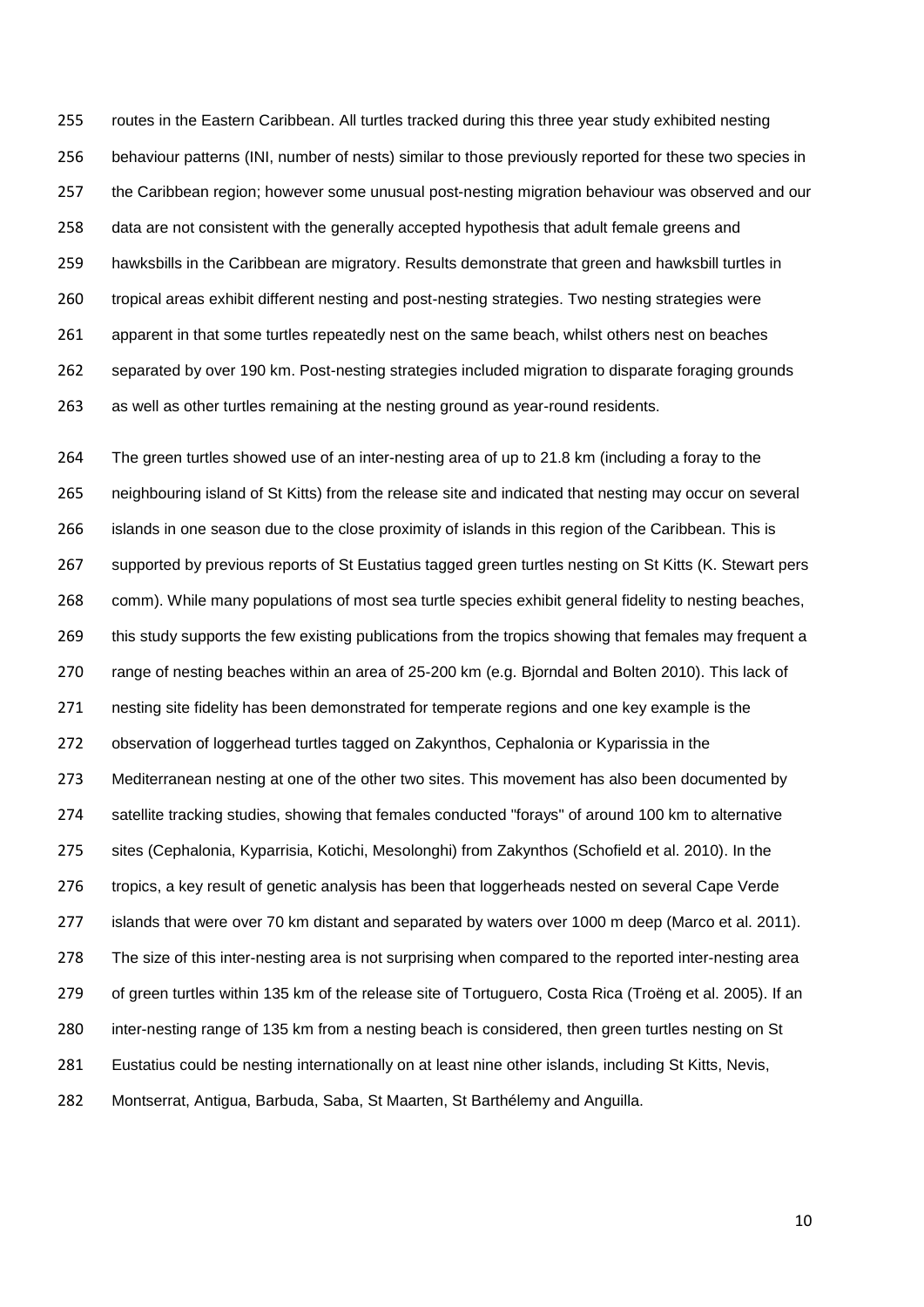A similar inter-nesting range is reported from Costa Rica (EH pers comm): every year a small number of green turtles (15-30) are encountered during night patrols in Tortuguero that have tags from monitoring and conservation projects run by other organisations at nesting beaches to the north and south along the Caribbean coast of Costa Rica. These beaches are anywhere from 1-100 km distance from Tortuguero National Park. In 2011, a green turtle was tagged on the nesting beach at Chiriquí Beach, Panama in June, and in September was encountered nesting at the southern end of Tortuguero National Park; a straight-line distance of approximately 260 km. At both locations the 290 green turtle was believed to have nested successfully. These unpublished data, together with our results, further re-iterate the use of satellite tags to identify potential nesting sites for sea turtles. This approach was first implemented more than 20 years ago with studies of single loggerhead turtles (Hays et al. 1991) and has developed to studies of 30-60+ individuals (Kobayashi et al. 2011; Hawkes et al. 2011; Schofield et al. 2013; Pendoley et al. 2014).

295 The INI of hawksbills is generally longer than green turtles, for example mean  $\pm$  SD = 14.9  $\pm$  1.3 d reported from Barbados (Beggs *et al*. 2007) which supports the inferred nesting sites on Scrub Island, 297 Anguilla (INI = 17) and St Croix, US Virgin Islands (USVI) (INI = 17) by Turtle D. Results for hawksbill turtles reflected reports from inter-nesting studies of hawksbill females tracked from beaches in St Croix, USVI which have suggested that females exhibit preferences for particular locations on the reef close to the primary beach (Starbird et al. 1999). This has been supported by studies of hawksbills nesting in Barbados (Welcott et al. 2012). The hawksbills in this study migrated to known hawksbill foraging grounds identified in previous studies (Boulon pers comm; RvD pers comm). This is also the case for a handful of hawksbill turtles encountered at Tortuguero in Costa Rica with tags from other nesting beach projects along the coast of Costa Rica (EH pers. comm.). The unusual pattern was the circuitous route shown by one hawksbill that travelled over 200 km to nest again and then returned to a foraging location less than 50 km from the original nesting site. This pattern has not been previously reported. However in other species there are occasional movements away from nesting areas before subsequent return within the same season (Schofield et al. 2010) and these movements may reflect prospecting searches for alternative nesting sites.

 Turtles in this study showed a predominant westward movement which is similar to migration patterns from nesting grounds reported from several studies in the Eastern and Central Caribbean, including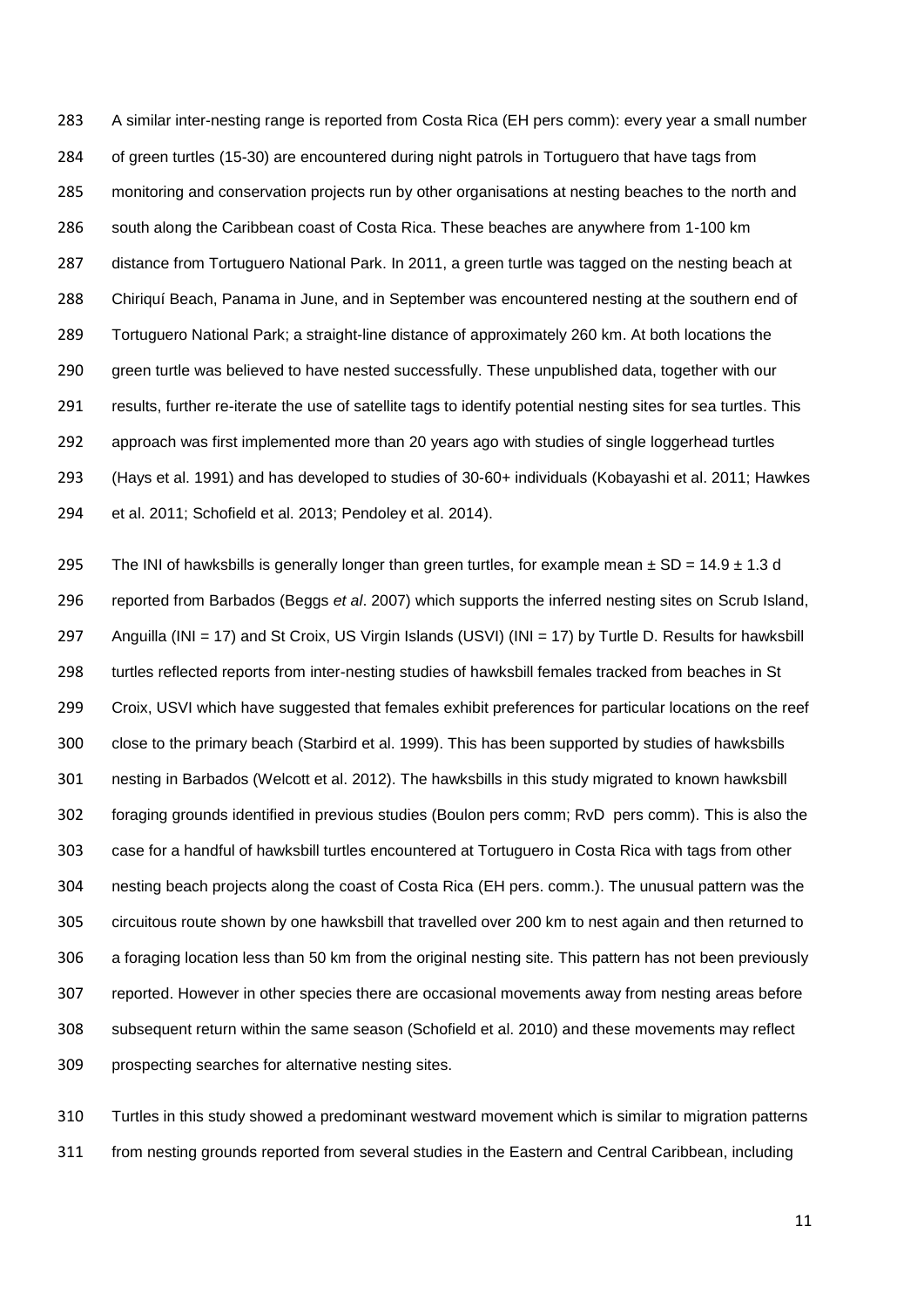Puerto Rico (van Dam et al. 2008); Cayman Islands (Blumenthal et al. 2006) and Dominican Republic (Hawkes et al. 2012). The Lesser Antilles separate the Caribbean from the Atlantic Ocean and act as a sieve for the inflow of Atlantic water to the Caribbean Basin, forming the Caribbean Current, the main surface circulation of the Caribbean Sea, consistent with observed and modelled patterns of ocean and wind-driven currents westward into the Caribbean through the Lesser Antilles passages north of Martinique at latitude ~15°N (Johns et al. 2002). The westward movement of the majority of turtles in this study and others cited supports the theory that adult migration is influenced by ocean current patterns experienced as hatchlings and small juvenile turtles (Hays et al. 2010b; Hays and Scott 2013; Luschi et al. 2003).

 The non-direct routes to foraging sites have been discussed in previous studies whereby migrating turtles do not show a precise map sense and hence take non-optimum routes to their destination (Hays et al. 2014b). As with the individuals tracked in the current study, most turtles exhibit a correction in course during migration with multiple stages of travel to the vicinity of their final foraging destination. Typical course correction occurs along bathymetric contour lines around island groups, such as that shown by Turtle B travelling around small islands of the BVI, and then a binomial choice once the individual enters shallower waters of a larger island, as exhibited by Turtle E upon reaching the coastline of Dominican Republic.

 Each of the green turtles settled in foraging grounds of relatively shallow (10-25 m) seagrass beds (St Eustatius, St Kitts, Dominican Republic) whilst the hawksbill turtles migrated to foraging grounds of mixed coral reef habitat (BVI, St Barthélemy). The island of St Barthélemy appears to be suitable foraging habitat for adult hawksbills, as another hawksbill was satellite tracked to the same area after nesting in 1998 at Mona Island, Puerto Rico (van Dam et al. 2008). Many of the foraging areas revealed by turtles' migration routes in this study have been previously documented (Revuelta et al. 2012; Debrot et al. 2005; Dow et al. 2007). Other foraging grounds have not been documented but are known locally, such as El Macao, Dominican Republic (Turtle E), an area of intense tourism development with nearby areas with less developed beaches and offshore seagrass habitat (Y. Leon pers comm) and the waters around Flanagan Island, BVI, a region with extensive reefs, algal plains and seagrass beds, suggesting there is adequate food close by (R. Boulon pers comm). Studies have reported that Caribbean hawksbills exhibit a migratory dichotomy, whereby some turtles remain in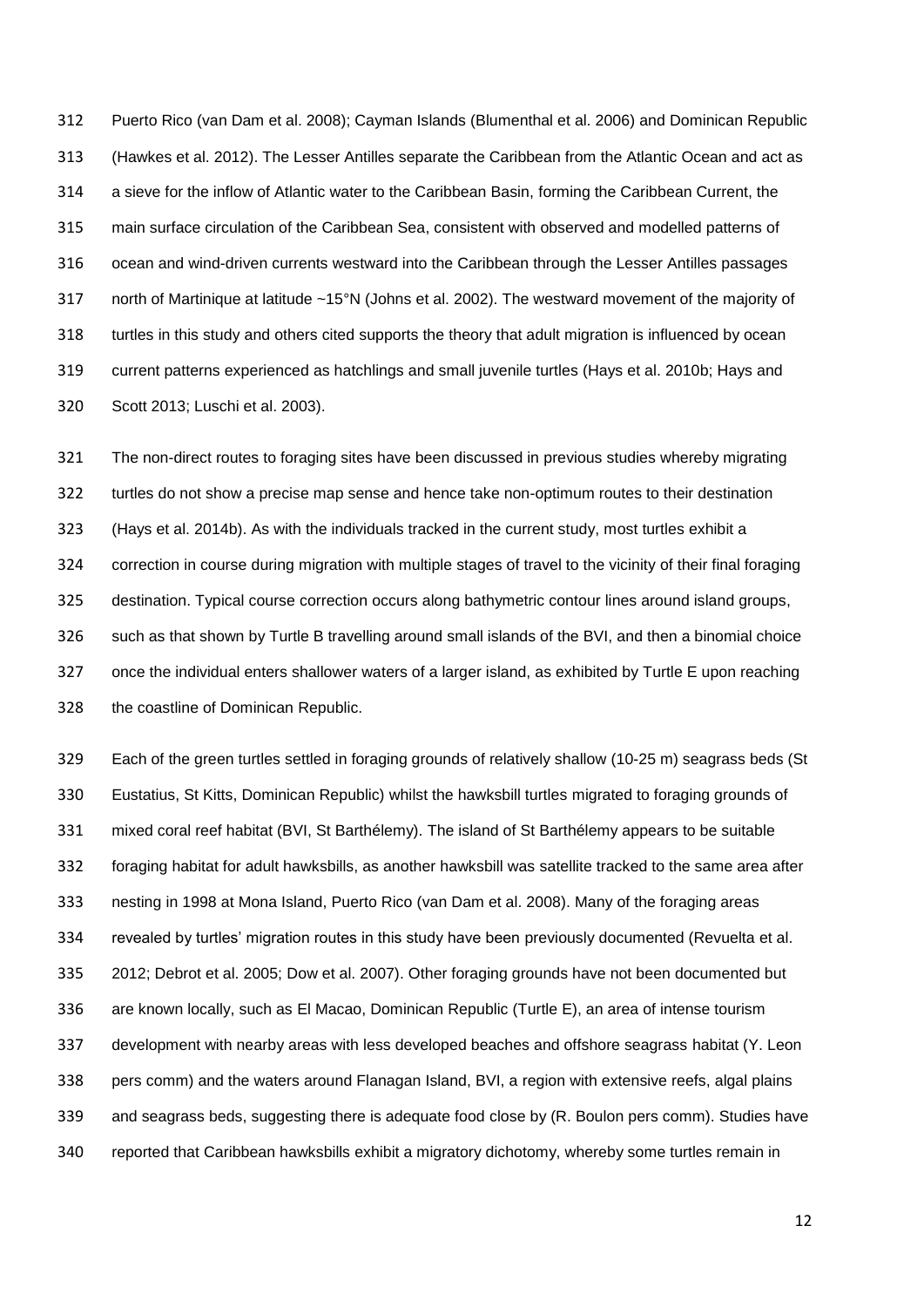coastal waters close to the nesting beach and others migrate internationally (Horrocks et al. 2001; Moncada et al. 2012;). This is not peculiar to the region; loggerheads in the Mediterranean and Atlantic exhibit alternative strategies such as coastal and oceanic foraging (e.g. Hawkes et al. 2012; Schofield et al. 2013). What is new is that the results from this study also suggest that Caribbean green turtles do not always migrate. Whilst this has been seen with green turtles in remote island systems such as Cocos Islands, Indian Ocean (Whiting et al. 2008), loggerhead turtles in Greece (e.g. Schofield et al. (2013) reported five of 75 tracked loggerheads remained resident at the breeding area), hawksbills in Cuba (Moncada et al. 2012) and in Hawaii (Parker et al. 2009), it is believed that this is the first documented case of Caribbean green turtles exhibiting non-migratory breeding and remaining within 50 km of the original nesting ground to forage. Clearly, if there are foraging resources at nesting sites, then a proportion of turtles may stay on site. With no resources being expended on migration, these green turtles might be able to reach reproductive condition more quickly and so show a reduced interval between successive nesting seasons. This has not been confirmed as there have been no observations of the two individuals at the nesting beach since the season in which they were fitted with satellite tags.

 As with the majority of sea turtle tracking studies, only female nesting turtles were included in this 357 study which involved a limited number of satellite transmitters ( $n = 5$ ). It is important to increase the number of individuals satellite tracked to >40 (see Schofield et al. 2013) in order to draw further conclusions about population level dispersal of green and hawksbill turtles nesting on St Eustatius. There is also an urgent need to increase efforts to track male turtles to further understand the sex- specific patterns of migration between foraging and breeding habitats in the Caribbean. Significant differences have been observed in migratory range between males and females tagged in Puerto Rico (van Dam et al. 2008). Further afield, marked differences in male versus female breeding intervals have been revealed with males breeding more frequently than females in Australia (Limpus 1993) and Greece (Hays et al. 2010a). Increased understanding of patterns of behaviour of both sexes will ultimately be useful to provide data to improve and inform regional conservation policies.

 The absence of migration in the female green turtles (with data still required about movements of male turtles) has implications for decisions about MPAs to simultaneously protect turtle nesting and foraging grounds in the Caribbean and other tropical areas. The presence of year-round resident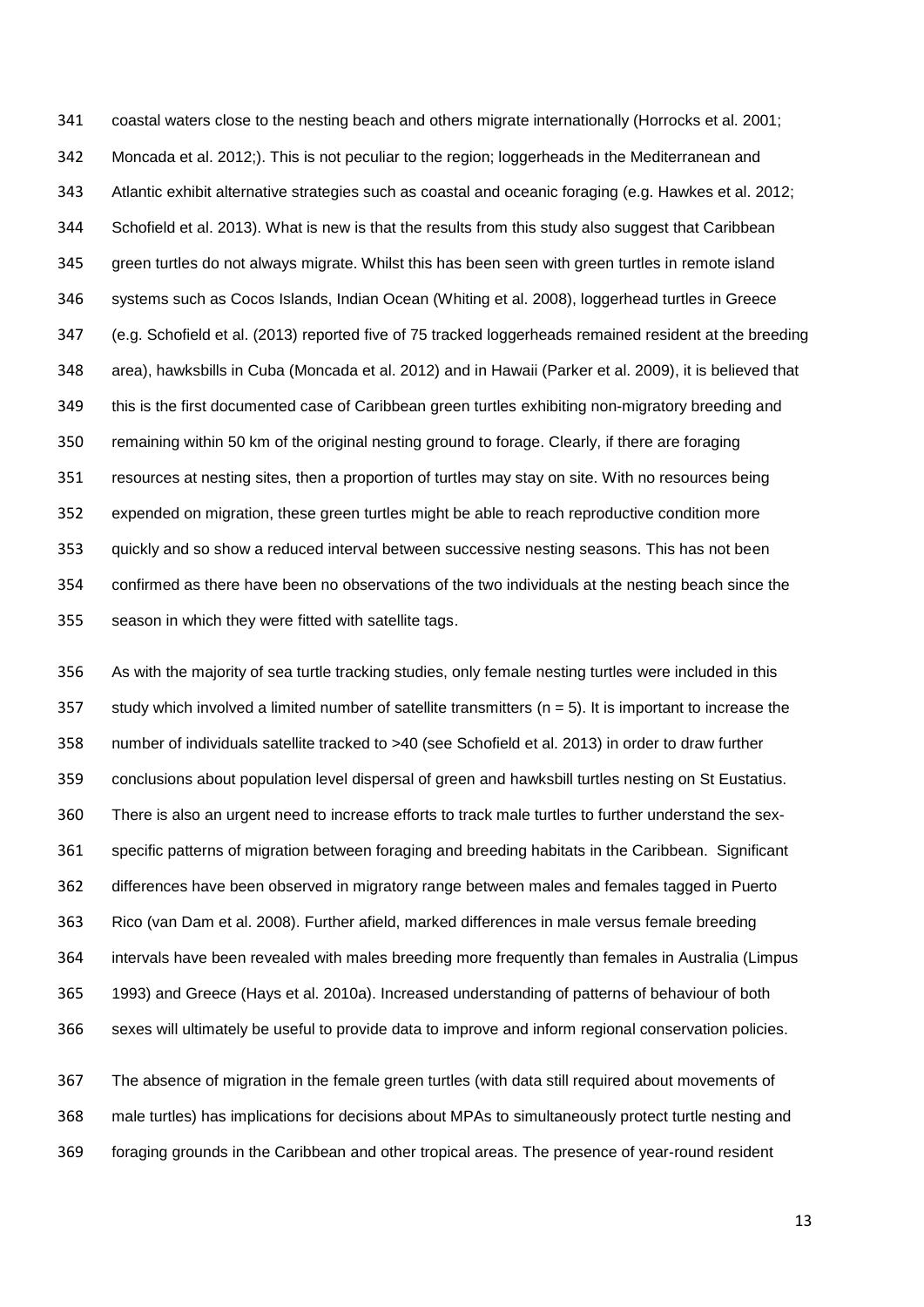females promotes the importance of year-round protection at key nesting sites, which would safeguard part of the two species' populations. Whilst much of the priority, to date, has been on the protection of nesting habitat, it may now be possible to identify areas using satellite tracking studies that incorporate foraging and nesting habitats and that, therefore, could provide improved protection for a sub-set of the turtle population in the region throughout their adult life. Information from satellite tracking studies in the Wider Caribbean, and further afield, can therefore allow researchers and conservation organisations to identify and rank critical habitat, inform policy-making, promote the implementation of regional agreements, and strengthen national and international conservation planning and research (e.g. Blumenthal et al. 2012).

 In the Caribbean, examples for regional integration of research on turtles into nature policies and MPA management have been set by the DCNA and WIDECAST. Groups such as DCNA and WIDECAST are building biodiversity databases to collect data from individual organisations, such as conservation NGOs, and make data publically available. Improved communication and data sharing among everyone working on satellite tracking projects in the region will lead to a more coordinated approach to development of MPAs and turtle conservation/protection plans among all stakeholders. The current manuscript is the result of work by DCNA to promote understanding of sea turtles in the Dutch Caribbean, the data are freely available from the authors for further publications and it is hoped that increasing numbers of groups will make satellite tracking study data more publicly available for the benefit of international sea turtle conservation.

 Results of this research, coupled with long-term monitoring of sea turtles nesting in St Eustatius, have enabled us to develop and communicate an understanding of management requirements for threatened green and hawksbill turtles in the Dutch Caribbean. This study highlights the value of international networking and data sharing, the benefits of collecting baseline information on the distribution and abundance of populations, and the usefulness of long-term, systematic monitoring of sea turtle nesting grounds: the tracking and tagging data combined indicate that some of the green and hawksbill turtles that nest in the Lesser Antilles Islands are year-round residents, while others may nest and forage at alternative sites. Thus, continued year-round protection of the Lesser Antilles Islands, and the expansion of protection measures to include islands within their potential inter-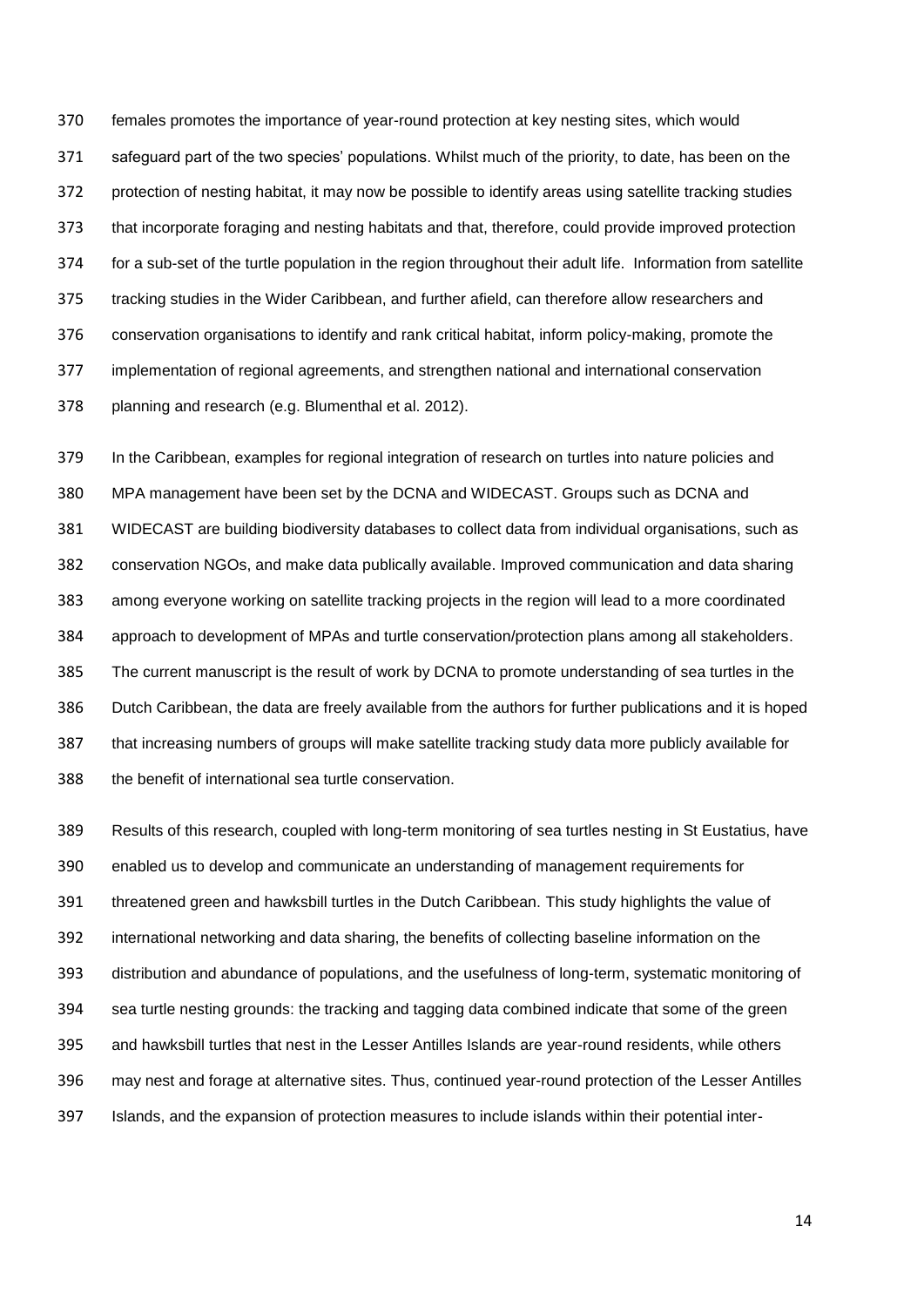nesting range would contribute towards safeguarding the green and hawksbill populations of the region, to some extent.

#### **Acknowledgements**

 NE, RvD and EH conceived the project and took part in fieldwork with assistance from AH and JB; NE led the analyses, interpretation of the data and writing with contributions from all authors. The authors wish to acknowledge use of the Maptool program (www.seaturtle.org) for analysis and graphics in this paper. Funding was provided by a grant from the Dutch Caribbean Nature Alliance (DCNA), additional funding and equipment was provided by WIDECAST and the Marine Turtle Tagging Centre in Barbados. The study was conducted within the Marine Park programmes and complied with all relevant national legislation. Numerous STENAPA and Nature Foundation St Maarten staff and volunteers are acknowledged for assisting in the attachment of satellite transmitters and monitoring activities between 2002-2012. We also thank the anonymous reviewers for their constructive

suggestions to improve the manuscript.

## **References**

- Argos (2013) Argos User's Manual. Argos/CLS, Toulouse. http://www.argos-
- system.org/manual/home.htm. Accessed 13 December 2013
- Balazs GH (1999) Factors to consider in the tagging of sea turtles. In: Eckert KL, Bjorndal KA, Abreu-
- Grobois FA, Donnelly M (eds) Research and Management Techniques for the Conservation of Sea
- Turtles. IUCN/SSC Marine Turtle Specialist Group Publication No 4, pp 101–109
- Balazs GH, Miya RK, Beavers SC (1996) Procedures to attach a satellite transmitter to the carapace
- of an adult green turtle, *Chelonia mydas.* In: Keinath JA, Barnard DE, Musick JA, Bell BA (compilers)
- Proceedings of the fifteenth annual symposium on sea turtle biology and conservation. NOAA
- Technical Memorandum NMFS-SEFSC-387, pp 21-26
- Batschelet E (1981) Circular statistics in biology. New York: Academic Press
- Beggs JA, Horrocks JA, Krueger BH (2007) Increase in hawksbill sea turtle *Eretmochelys imbricata*
- nesting in Barbados, West Indies. ESR 3(2):159-168. doi: 10.3354/esr003159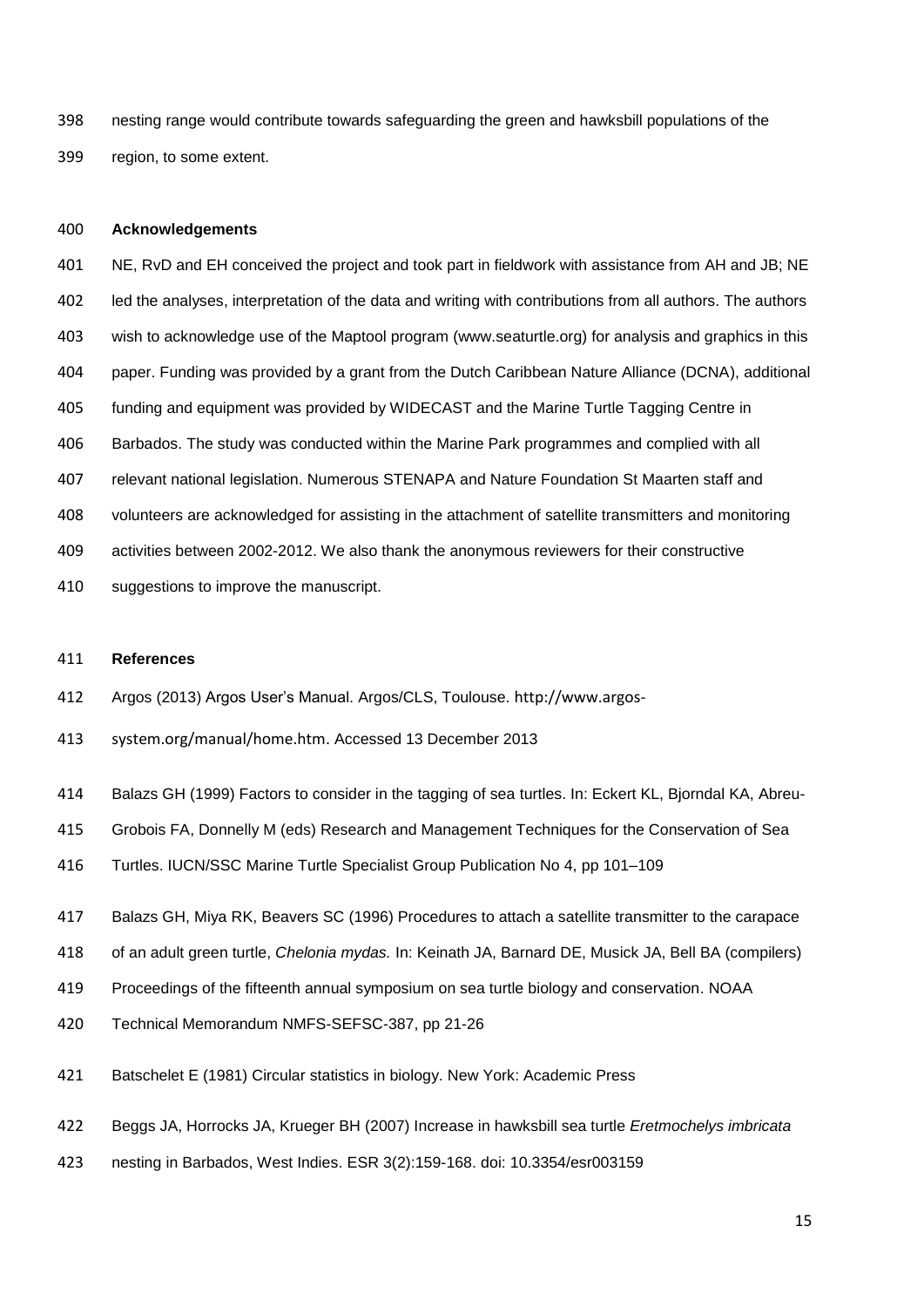- 424 Block BA (2005) Physiological ecology in the 21<sup>st</sup> Century: Advancements in Biologging Science.
- Integr Comp Biol 45:305-320
- Bjorndal KA and Bolten AB (2010) Hawksbill sea turtles in seagrass pastures: success in a peripheral habitat. Mar Biol 157:135-145
- Blumenthal JM, Solomon JL, Bell CD, Austin TJ, Ebanks-Petrie G, Coyne MS, Broderick AC, Godley
- BJ (2006) Satellite tracking highlights the need for international cooperation in marine turtle
- management. ESR 2: 51-61
- Broderick AC, Coyne MS, Fuller WJ, Glen F, Godley BJ (2007) Fidelity and over-wintering of sea turtles. Proc R Soc B 274: 1533-1538. doi: 10.1098/rspb.2007.0211
- Byrne R, Fish J, Doyle TK, Houghton DR (2009) Tracking leatherback turtles (*Dermochelys coriacea*)
- during consecutive inter-nesting intervals: Further support for direct transmitter attachment. JEMBE 377: 68-75
- Coyne MS, Godley BJ (2005) Satellite tracking and analysis tool (STAT): an integrated system for
- archiving, analysing and mapping animal tracking data. Mar Ecol Prog Ser 301:1-7
- Cuevas E, Abreu-Grobois FA, Guzmán-Hernández V, Liceaga-Correa MA, van Dam RP (2008) Post-
- nesting migratory movements of hawksbill turtles *Eretmochelys imbricata* in waters adjacent to the
- Yucatan Peninsula, Mexico. ESR 10:123-133. doi: 10.3354/esr00128
- Debrot AO, Esteban N, Le Scao R, Caballero A, Hoetjes PC (2005) New Sea Turtle Nesting Records
- for the Netherlands Antilles Provide Impetus to Conservation Action. Caribb J Sci 41(2):334-339.
- ISSN: 0008-6452
- Dow W, Eckert K, Palmer M, Kramer P (2007) An Atlas of Sea Turtle Nesting Habitat for the Wider
- Caribbean Region. WIDECAST and The Nature Conservancy. WIDECAST Tech Rep No. 6. Beaufort,
- North Carolina. 267 pp. ISSN: 1930-3025
- Eckert KL, Beggs J (2006) Marine Turtle Tagging: A Manual of Recommended Practices, Revised
- Edition. WIDECAST Tech Rep No. 2. Beaufort, North Carolina. 40 pp. ISSN: 1930-3025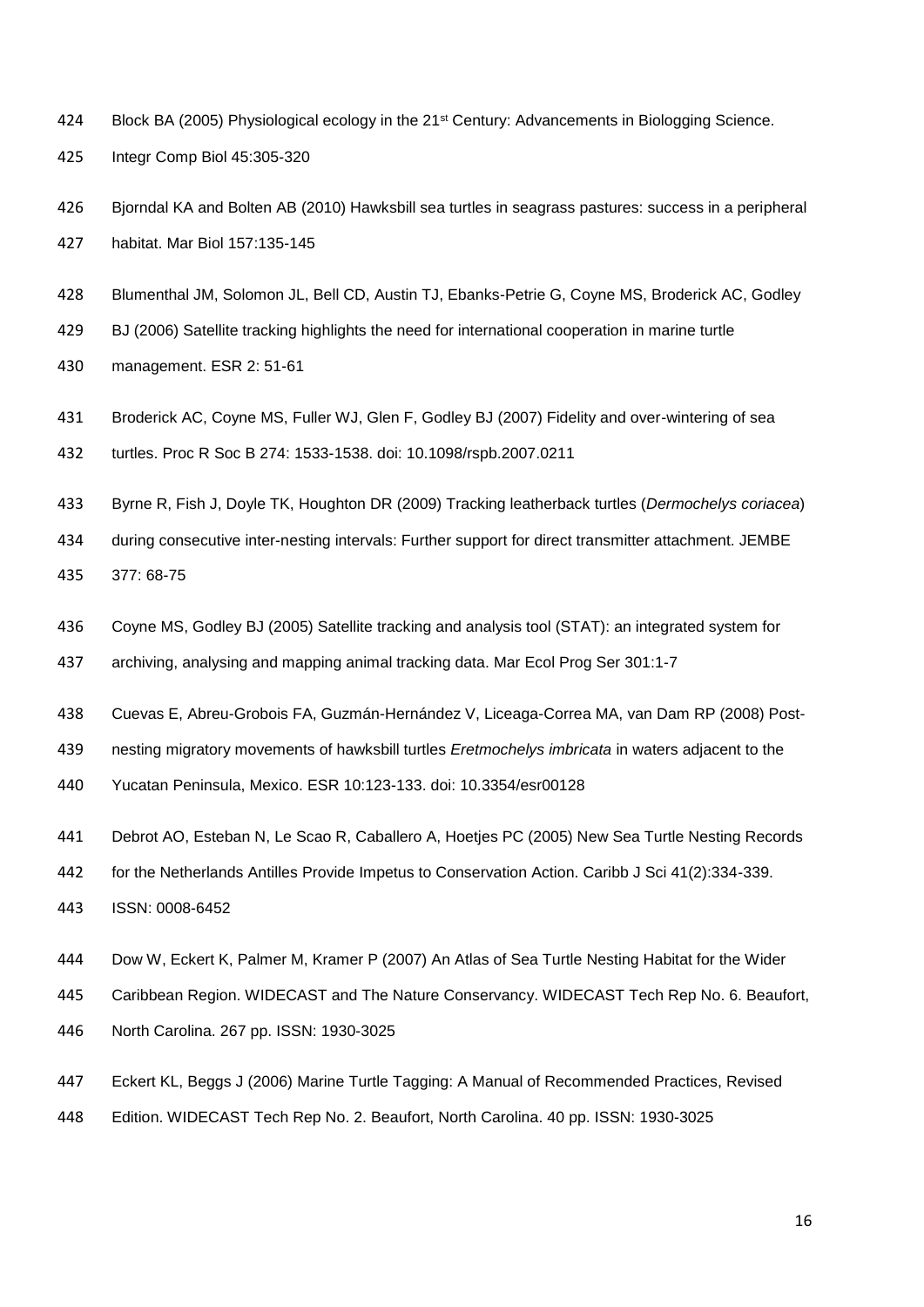- Eckert SA, Bagley D, Kubis S, Ehrhart L, Johnson C, Stewart K, DeFreese D (2006) Internesting and
- Postnesting movements and foraging habitats of Leatherback sea turtles (*Dermochelys coriacea*)
- nesting in Florida. Chelonian Conserv and Biol 5(2): 239-248
- Georges JY, Billes A, Ferraroli S, Fossette S, Fretey J, Grémillet D, Le Maho Y, Myers AE, Tanaka H,
- Hays GC (2007) Meta-analysis of movements in Atlantic leatherback turtles during nesting season:
- conservation implications. Mar Ecol Prog Ser 338:225-232
- Godley BJ, Blumenthal JM, Broderick AC, Coyne MS, Godfrey MH, Hawkes LA, Witt MJ (2007)
- Satellite tracking of sea turtles: Where have we been and where do we go next? ESR 3:1-20. doi:
- 10.3354/esr00060
- Hawkes LA, Witt MJ, Broderick AC, Coker JW, Coyne MS, Dodd M, Frick MG, Godfrey MH, Griffin
- DB, Murphy SR, Murphy TM, Williams KL, Godley BJ (2011) Home on the range: spatial ecology of
- loggerhead turtles in Atlantic waters of the USA. Diversity Distrib 17:624-640. doi:
- 10.1111/j.1472.2011.00768.x
- Hays GC, Webb PI, Hayes JP, Priede IG, French J (1991) Satellite tracking of a loggerhead turtle
- (*Caretta caretta*) in the Mediterranean. J Mar Biol Assoc UK 71:743-746
- Hays GC, Åkesson S, Godley BJ, Luschi P, Santadrian P (2001) The implications of location accuracy
- for the interpretation of satellite tracking data. Anim Behav 61:1035-1040
- Hays GC, Broderick AC, Glen F, Godley BJ, Houghton JDR, Metcalfe JD (2002) Water temperature
- and inter-nesting intervals for loggerhead (*Caretta caretta*) and green (*Chelonia mydas*) sea turtles. J Thermal Biology 27, 429-432.
- Hays GC, Fossette S, Katselidis KA, Schofield G, Gravenor MB (2010a) Breeding periodicity for male
- sea turtles, operational sex ratios, and implications in the face of climate change. Cons Biol 24:1636–
- 1643. doi: 10.1111/j.1523-1739.2010.01531.x
- Hays GC, Fossette S, Katselidis KA, Mariani P, Schofield G (2010b) Ontogenetic development of
- migration: Lagrangian drift trajectories suggest a new paradigm for sea turtles. J R Soc Interface
- 7:1319-1327. doi: 10.1098/rsif.2010.0009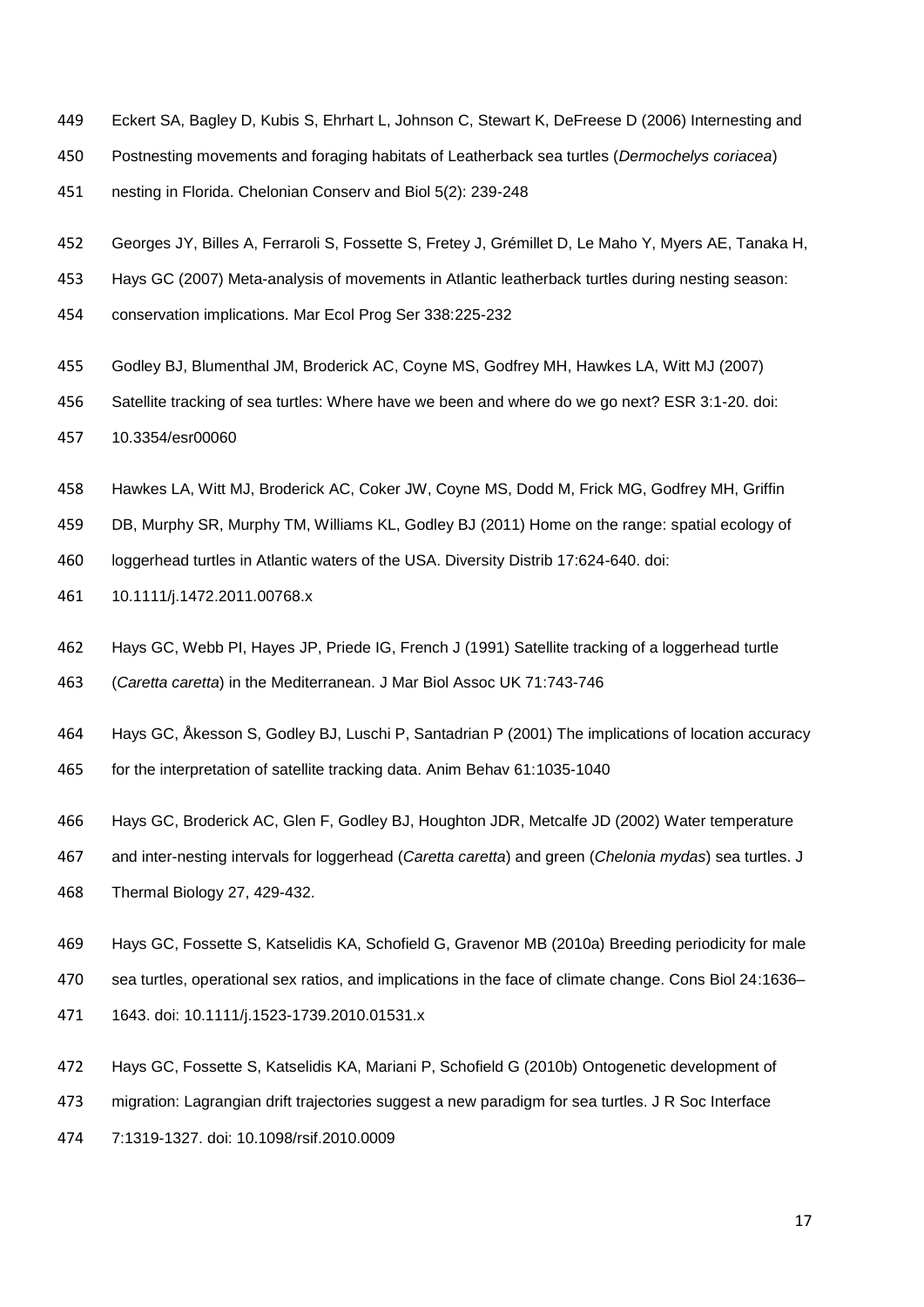- Hays GC, Scott R (2013) Global patterns for upper ceilings on migration distance in sea turtles and comparisons with fish, birds and mammals. Funct Ecol. doi: 10.1111/1365-2435.12073
- Hays GC, Mortimer JA, Ierodiaconou D, Esteban N (2014a) Use of long-distance migration patterns of
- an endangered species to inform conservation planning for the world's largest marine protected area.
- Cons Biol 28:1636–1644. doi: 10.1111/cobi.12325
- Hays GC, Christensen A, Fossette S, Schofield G, Talbot J, Mariani P (2014b) Route optimisation and
- solving Zermelo's navigation problem during long distance migration in cross flows. Ecol Letters 17,
- 137–143. doi: 10.1111/ele.12219
- Horrocks JA, Vermeer LA, Krueger B, Coyne M, Schroeder BA, Balazs GH (2001) Migration routes
- and destination characteristics of post-nesting hawksbill turtles satellite-tracked from Barbados, West
- Indies. Chelonian Conserv and Biol 4(1):107-114
- Johns WE, Townsend TL, Fratantoni DM, Wilson WD (2002) On the Atlantic inflow to the Caribbean Sea. Deep-Sea Res I 49:211-243
- Johnson SA, Ehrhart LM (1996) Reproductive ecology of the Florida green turtle: clutch frequency. J Herp 30(3):407-410
- Kobayashi DR, Cheng I-J, Parker DM, Polovina JJ, Kamezaki N, Balazs GH (2011) Loggerhead turtle
- (*Caretta caretta*) movement off the coast of Taiwan: characterization of a hotspot in the East China
- Sea and investigation of mesoscale eddies. ICES J Mar Sci. doi:10.1093/icesjms/fsq185
- Limpus CJ (1993) The green turtle, *Chelonia mydas* in Queensland: breeding males in the southern Great Barrier Reef. Wildl Res 20:513-523
- Limpus CJ, Miller JD, Paramenter CJ, Reimer D, McLachlan N, Webb R (1992) Migration of green
- (*Chelonia mydas*) and loggerhead (*Caretta caretta*) turtles to and from eastern Australian rookeries.
- Wildl Res 19(3):347-357
- Luschi P, Hays GC, Del Seppia C, Marsh R, Papi F (1998) The navigational feats of green sea turtles
- migrating from Ascension Island investigated by satellite telemetry. Proc R Soc B: Biol Sci 265:2279-
- 2284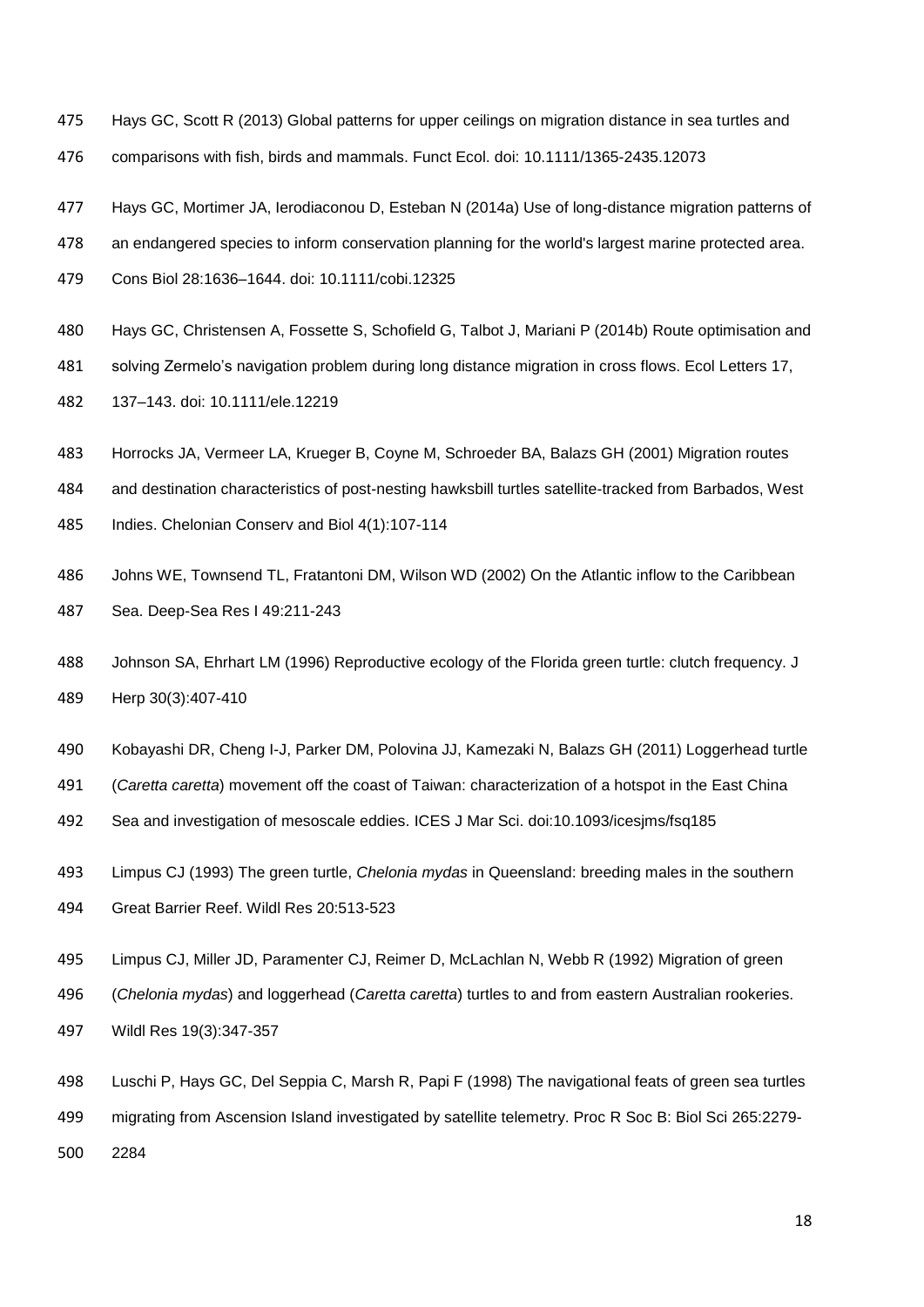- Luschi P, Åkesson S, Broderick AC, Glen F, Godley BJ, Papi F, Hays GC (2001) Testing animal
- navigational abilities in the ocean: displacement experiments on sea turtles. Behav Ecol Sociobiol

50:528-534

- Luschi P, Hays GC, Papi F (2003) A review of long-distance movements by marine turtles, and the possible role of ocean currents. Oikos 103:293-302
- Marco A, Abella Pérez E, Monzón Argüello C, Martins S, Araujo S, López Jurado LF (2011) The
- international importance of the archipelago of Cape Verde for marine turtles, in particular the
- loggerhead turtle *Caretta caretta.* Zoologia Caboverdiana 2(1):1-11. ISSN 2074-5737
- Marcovaldi MȂ, Lopez GG, Soares L, Lima EHSM, Thomé JCA, Almeida AP (2010) Satellite-tracking
- of female loggerhead turtles highlights fidelity behaviour in northeastern Brazil. ESR 12:263-272
- Meylan AB (1999) Status of the Hawksbill Turtle (*Eretmochelys imbricata*) in the Caribbean region.
- Chelonian Conserv Biol 3(2):177-184
- Moncada FG, Hawkes LA, Fish MR, Godley BJ, Manolis SC, Medina Y, Nodarse G, Webb GJW
- (2012) Patterns of dispersal of hawksbill turtles from the Cuban shelf inform scale of conservation and
- management. Biol Cons 148:191-199
- Mortimer JA, Portier KM (1989) Reproductive homing and inter-nesting behaviour of the Green Turtle
- (*Chelonia mydas*) at Ascension Island, South Atlantic Ocean. Copeia 4:962-977
- Mortimer JA, Donnelly M (IUCN SSC Marine Turtle Specialist Group) (2008) *Eretmochelys imbricata*.
- The IUCN Red List of Threatened Species. Version 2014.2. www.iucnredlist.org. Downloaded on 05
- October 2014
- Papi F, Luschi P, Âkesson S, Capogrossi S, Hays GC (2000) Open-sea migration of magnetically
- disturbed sea turtles. J Exp Biol 203:3435-3443
- Parker DM, Balazs GH, King CS, Katahira L, Gilmartin W (2009) Short-range movements of hawksbill
- turtles (*Eretmochelys imbricata*) from nesting to foraging areas within the Hawaiian Islands. Pacific
- Science 63(3):371-382. doi: 10.2984/049.063.0306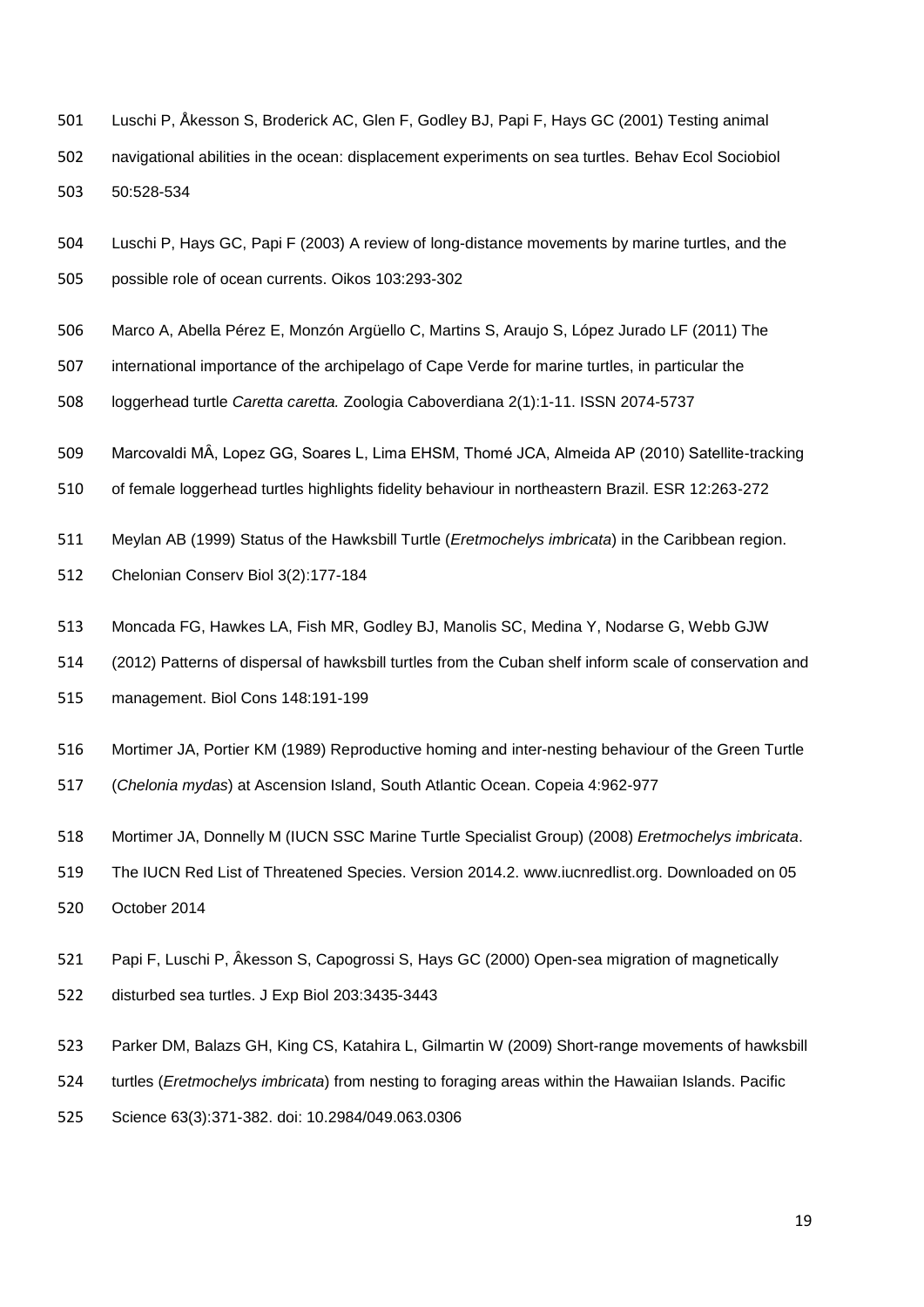Pendoley KL, Schofield G, Whittock PA, Ierodiaconou D, Hays GC (2014) Protected species use of a coastal marine migratory corridor connecting marine protected areas. Mar Biol. doi: 10.1007/s00227-

014-2433-7

- Piniak WED, Eckert KL (2011) Sea turtle nesting habitat in the Wider Caribbean Region. ESR
- 15(2):129-141. doi: 10.3354/esr00375
- Revuelta O, León YM, Feliz P, Godley BJ, Tomas J (2012) Protected areas host important remnants
- of marine turtle nesting stocks in the Dominican Republic. Oryx 46:348-358
- Schofield G, Hobson VJ, Lilley MKS, Katselidis KA, Bishop CM, Brown P, Hays GC (2010). Inter-
- annual variability in the home range of breeding turtles: Implications for current and future
- conservation management. Biol Conserv 143, 722-730. doi: 10.1016/j.biocon.2009.12.011
- Schofield G, Dimadi A, Fossette S, Katselidis KA, Koutsoubas D, Lilley MKS, Luckman A, Pantis JD,
- Karagouni AD, Hays GC (2013) Satellite tracking large numbers of individuals to infer population level
- dispersal and core areas for protection. Divers and Distrib 1-11. doi: 10.1111/ddi.12077
- Seminoff JA (Southwest Fisheries Science Center, US) (2004) *Chelonia mydas.* The IUCN Red List of
- Threatened Species. Version 2014.2. www.iucnredlist.org. Downloaded on 05 October 2014
- Seminoff JA, Zárate P, Coyne M, Foley DG, Parker D, Lyon BN, Dutton PH (2008) Post-nesting
- migrations of Galápogos green turtles *Chelonia mydas* in relation to oceanographic conditions:
- integrating satellite telemetry with remotely sensed ocean data. ESR 4: 57-72. doi: 10.3354/esr00066
- Starbird CH, Hills-Starr Z, Harvey JT, Eckert SA (1999) Inter-nesting movements and behaviour of
- hawksbill turtles (*Eretmochelys imbricata*) around Buck Island Reef National Monument, St. Croix, US
- Virgin Islands. Chelonian Conserv Biol 3:237-243
- Troëng S, Evans DR, Harrison E, Lagueux CJ (2005) Migration of green turtles *Chelonia mydas* from Tortuguero, Costa Rica. Mar Biol 148:435-447. doi: 10.1007/s00227-005-0076-4
- Tucker AD (2010) Nest site fidelity and clutch frequency of loggerhead turtles are better elucidated by
- satellite telemetry than by nocturnal tagging efforts: implications for stock assessment. J Exp Mar Biol
- Ecol 383:48-55. doi: 10.1016/j.jembe.2009.11.009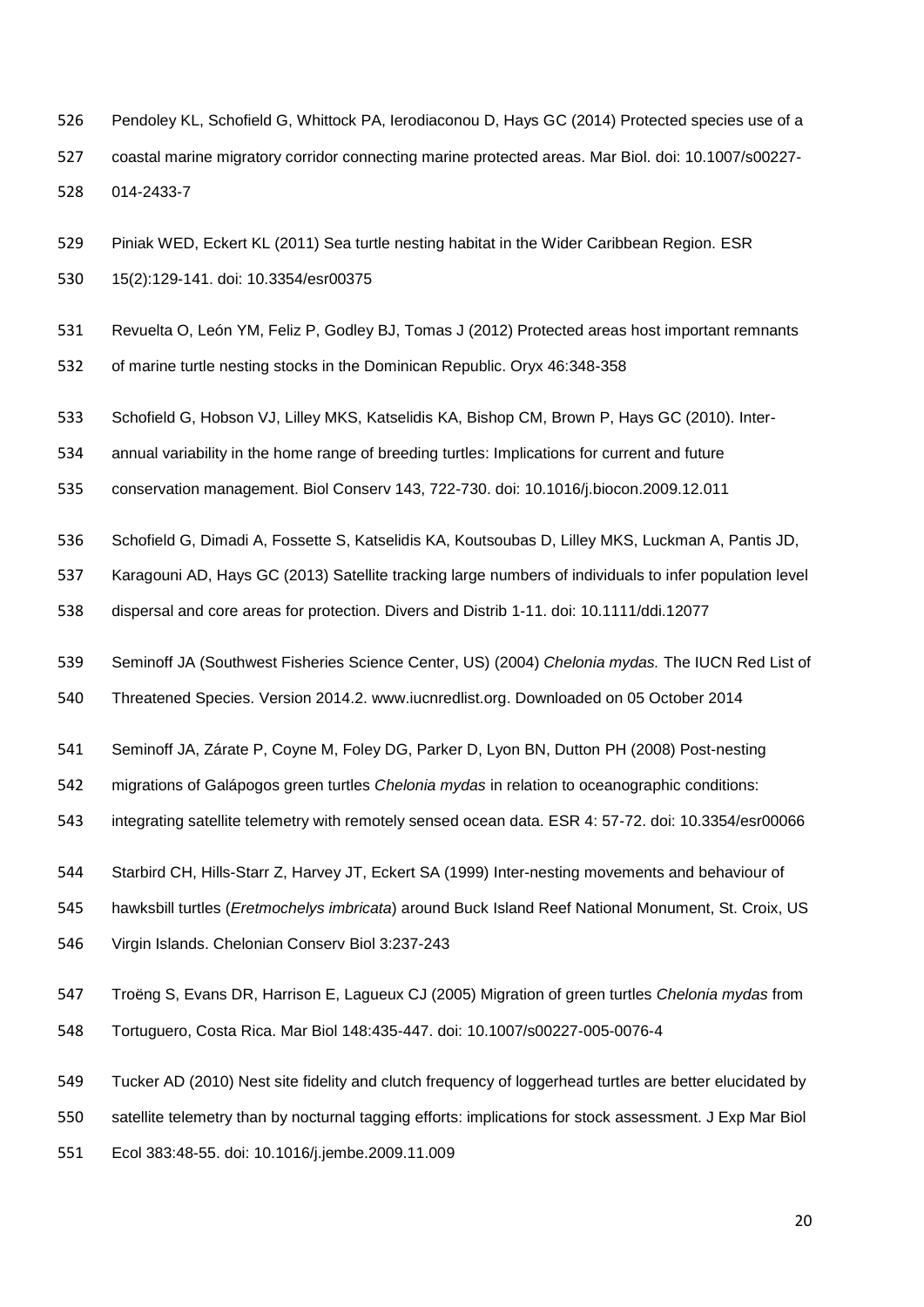- van Dam RP, Diez CP, Balazs GH, Colon Colon LA, McMillan WO, Schroeder B (2008). Sex-specific
- migration patterns of hawksbill turtles breeding at Mona Island, Puerto Rico. ESR 4:85-94
- Walcott J, Eckert S, Horrocks JA (2012) Tracking hawksbill sea turtles (*Eretmochelys imbricata*)
- during inter-nesting intervals around Barbados. Mar Biol 159:927-938. doi: 10.1007/s00227-011-
- 1870-9
- Whiting SD, Murray W, Macrae I, Thorn R, Chongkin M, Koch, AU (2008) Non-migratory breeding by
- isolated green sea turtles (*Chelonia mydas*) in the Indian Ocean: biological and conservation
- implications. Naturwissenschaften 95(4):355-60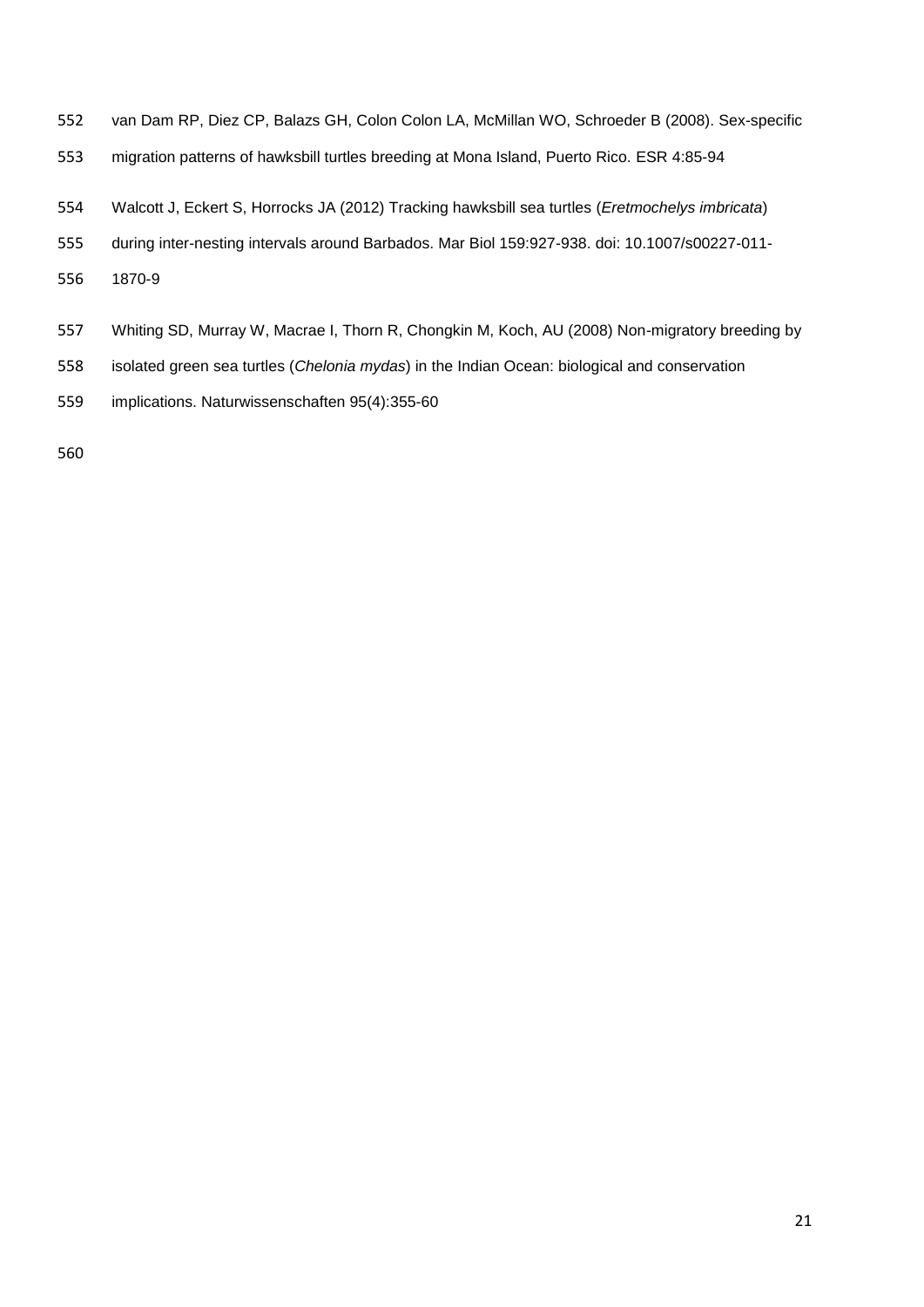## **Figures and Tables**



- **Figure 1** Location of study locations, the islands of St Eustatius and St Maarten in the Lesser Antilles
- (inset) in the North East of the Caribbean Sea.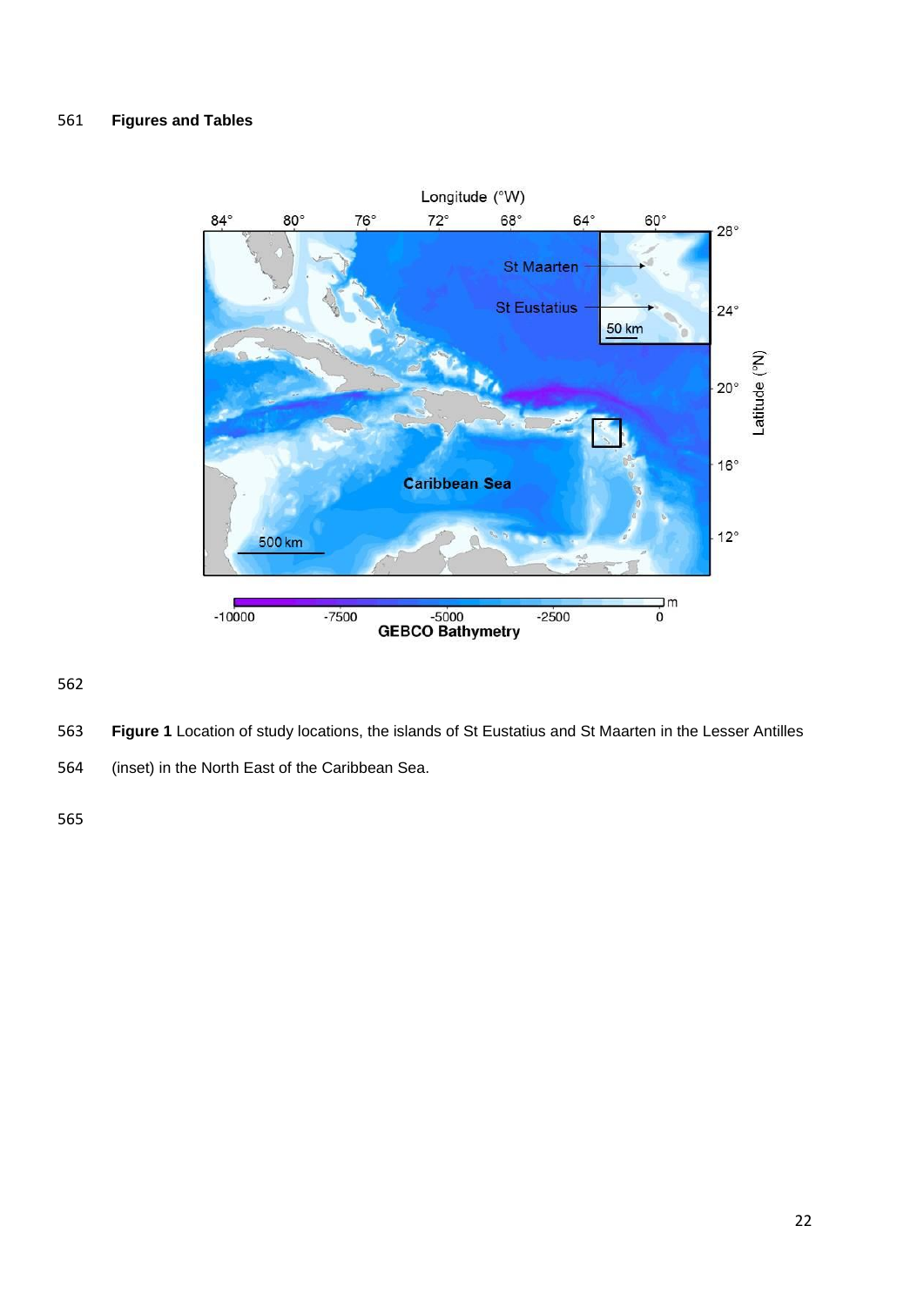

 **Figure 2** Migration patterns of three turtles subsequent to satellite transmitter attachment in St Eustatius and St Maarten, Dutch Caribbean, showing westward migration of one green (Turtle E – purple circles) and one hawksbill (Turtle B - green triangles) and circular migration of one hawksbill (Turtle D – red inverted triangles) returning to forage <50 km from the original nesting site. Points represent Class 1, 2, 3 or A quality points. Open symbols (Turtle D) represent points during inter-nesting periods, closed symbols are points indicating migration to foraging grounds.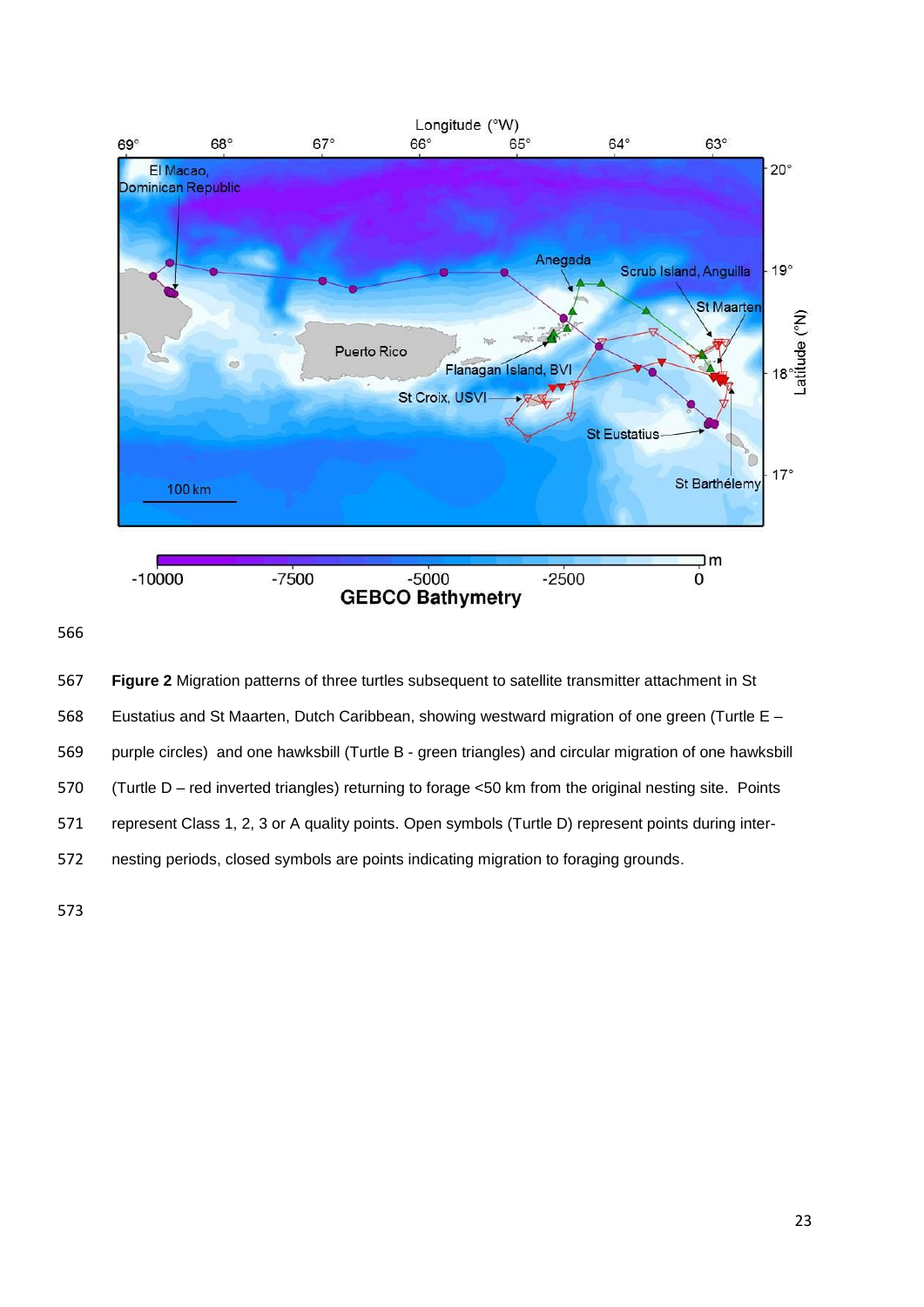

## 

 **Figure 3** No or minimal migration shown by two green turtles (A and C), remaining in St Eustatius (Turtle A - green circles) and St Kitts & Nevis (Turtle C – red triangles) post-nesting. Points represent Class 1, 2, 3 or A quality points. Open symbols represent inter-nesting points or before settling at forage grounds, closed symbols are points at foraging grounds for 21 d. Results indicate that the area serves as a year-round foraging site as well as nesting ground.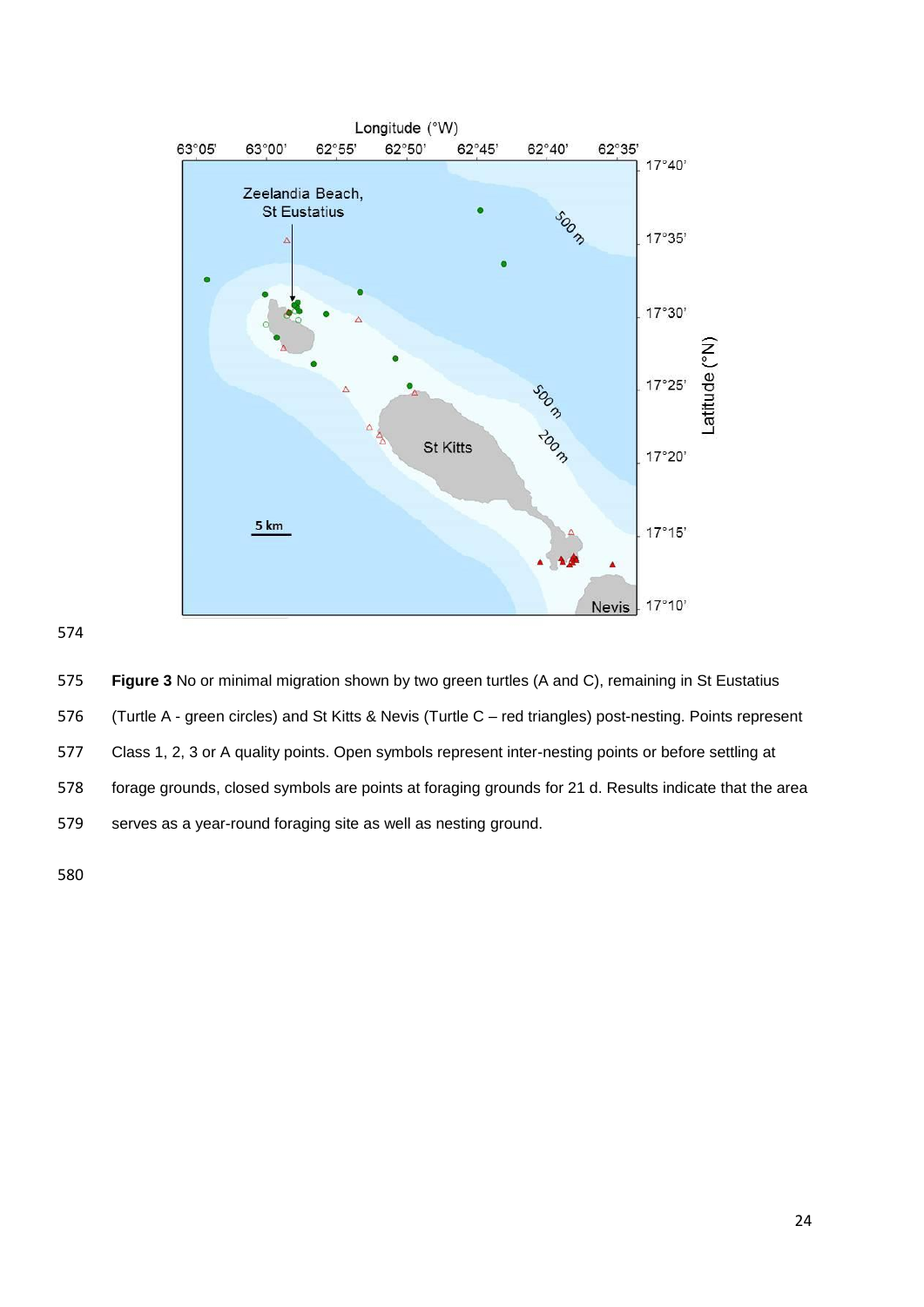581 **Table 1** Details of the five turtles for which inter-nesting and post-nesting migrations were tracked by satellite for 31-26

| Turtle ID (Argos, Inconel) | Deployment          | Date        | Species   | <b>CCL</b> | Deployment      | Foraging site       | Ma                |
|----------------------------|---------------------|-------------|-----------|------------|-----------------|---------------------|-------------------|
|                            | location            | transmitter |           | (cm)       | (inter-nesting) | (country)           | dis               |
|                            |                     | deployed    |           |            | duration (d)    |                     | (k <sub>l</sub> ) |
| A (60722, WE22/WE23)       | <b>St Eustatius</b> | 20/09/05    | Green     | 113.5      | 42 (11)         | <b>St Eustatius</b> | 3                 |
| B (60726, N/A)             | St Maarten          | 09/10/05    | Hawksbill | 82.0       | 31 (10)         | <b>BVI</b>          | 2                 |
| C (60724, WE36/WE37)       | <b>St Eustatius</b> | 18/09/06    | Green     | 106.0      | 237(8)          | St Kitts & Nevis    | 10                |
| D (60725, WE34/WE35)       | <b>St Eustatius</b> | 08/09/06    | Hawksbill | 85.5       | 146 (10)        | St Barthélemy       | 8                 |
| E (60723, WE24/WE25)       | <b>St Eustatius</b> | 02/09/07    | Green     | 112.0      | 142 (26)        | Dominican Republic  |                   |

582 data (CCL, curved carapace length tip to notch).

583